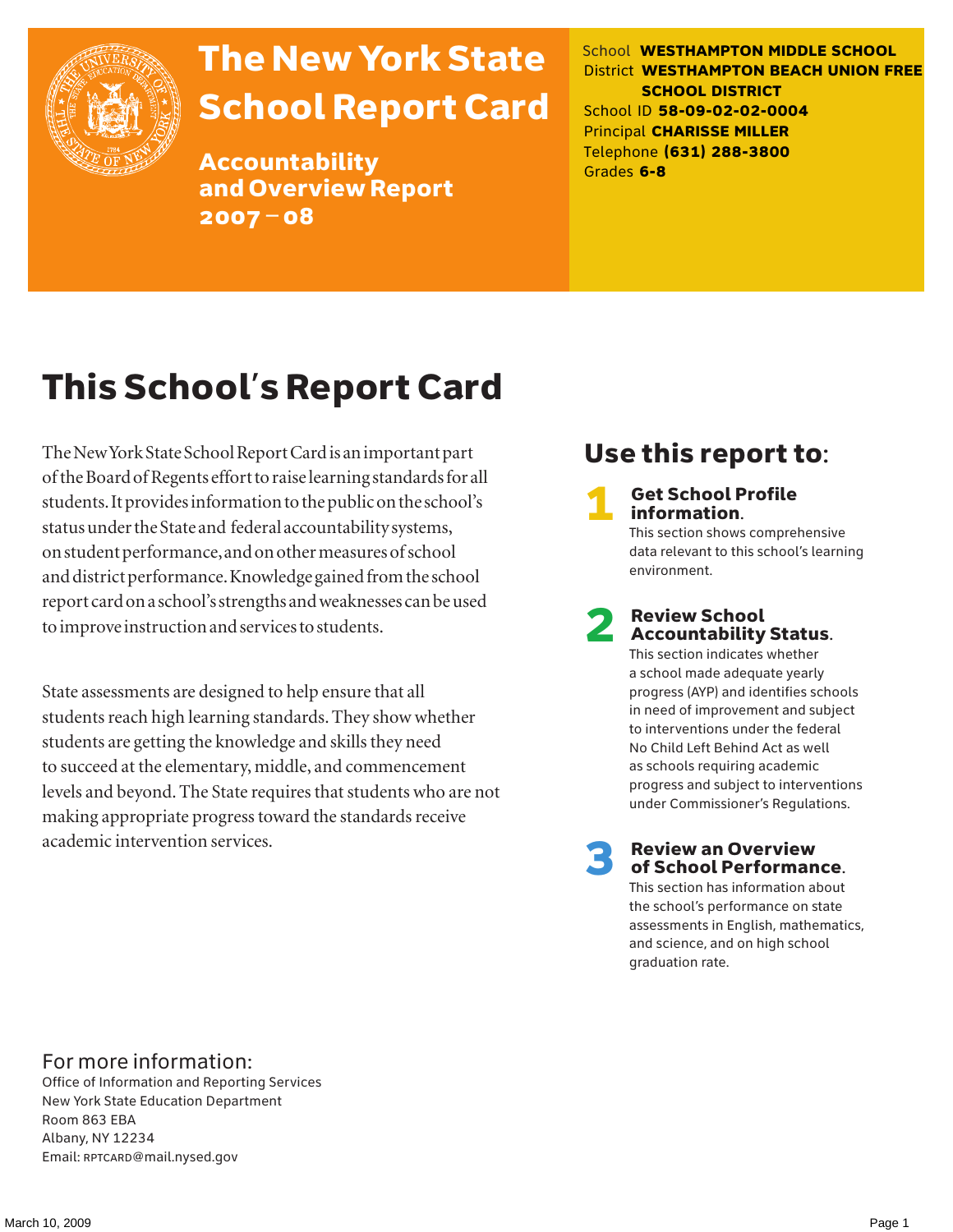School **WESTHAMPTON MIDDLE SCHOOL** District **WESTHAMPTON BEACH UNION FREE SCHOOL** School ID **58-09-02-02-0004 DISTRICT**

### School Profile

This section shows comprehensive data relevant to this school's learning environment, including information about enrollment, average class size, and teacher qualifications.

### Enrollment

|                            | $2005 - 06$ | 2006-07     | $2007 - 08$ |
|----------------------------|-------------|-------------|-------------|
| Pre-K                      | 0           | $\mathbf 0$ | 0           |
| Kindergarten               | 0           | 0           | 0           |
| Grade 1                    | 0           | 0           | 0           |
| Grade 2                    | 0           | 0           | 0           |
| Grade 3                    | 0           | 0           | 0           |
| Grade 4                    | 0           | 0           | 0           |
| Grade 5                    | 0           | 0           | 0           |
| Grade 6                    | 69          | 69          | 76          |
| <b>Ungraded Elementary</b> | 0           | $\mathbf 0$ | 0           |
| Grade 7                    | 194         | 174         | 178         |
| Grade 8                    | 175         | 194         | 168         |
| Grade 9                    | 0           | 0           | 0           |
| Grade 10                   | 0           | 0           | 0           |
| Grade 11                   | 0           | 0           | 0           |
| Grade 12                   | 0           | 0           | 0           |
| <b>Ungraded Secondary</b>  | 0           | 0           | 0           |
| Total K-12                 | 438         | 437         | 422         |

### Enrollment Information

*Enrollment* counts are as of Basic Educational Data System (BEDS) day, which is typically the first Wednesday of October of the school year. Students who attend BOCES programs on a part-time basis are included in a school's enrollment. Students who attend BOCES on a full-time basis or who are placed full time by the district in an out-of-district placement are not included in a school's enrollment. Students classified by schools as "pre-first" are included in first grade counts.

### Average Class Size

|                      | $2005 - 06$ | $2006 - 07$ | $2007 - 08$ |
|----------------------|-------------|-------------|-------------|
| <b>Common Branch</b> |             |             |             |
| Grade 8              |             |             |             |
| English              | 21          | 22          | 22          |
| <b>Mathematics</b>   | 18          | 20          | 20          |
| Science              | 21          | 21          | 21          |
| Social Studies       | 21          | 23          | 23          |
| Grade 10             |             |             |             |
| English              |             |             |             |
| <b>Mathematics</b>   |             |             |             |
| Science              |             |             |             |
| Social Studies       |             |             |             |

### Average Class Size Information

*Average Class Size* is the total registration in specified classes divided by the number of those classes with registration. *Common Branch* refers to self-contained classes in Grades 1–6.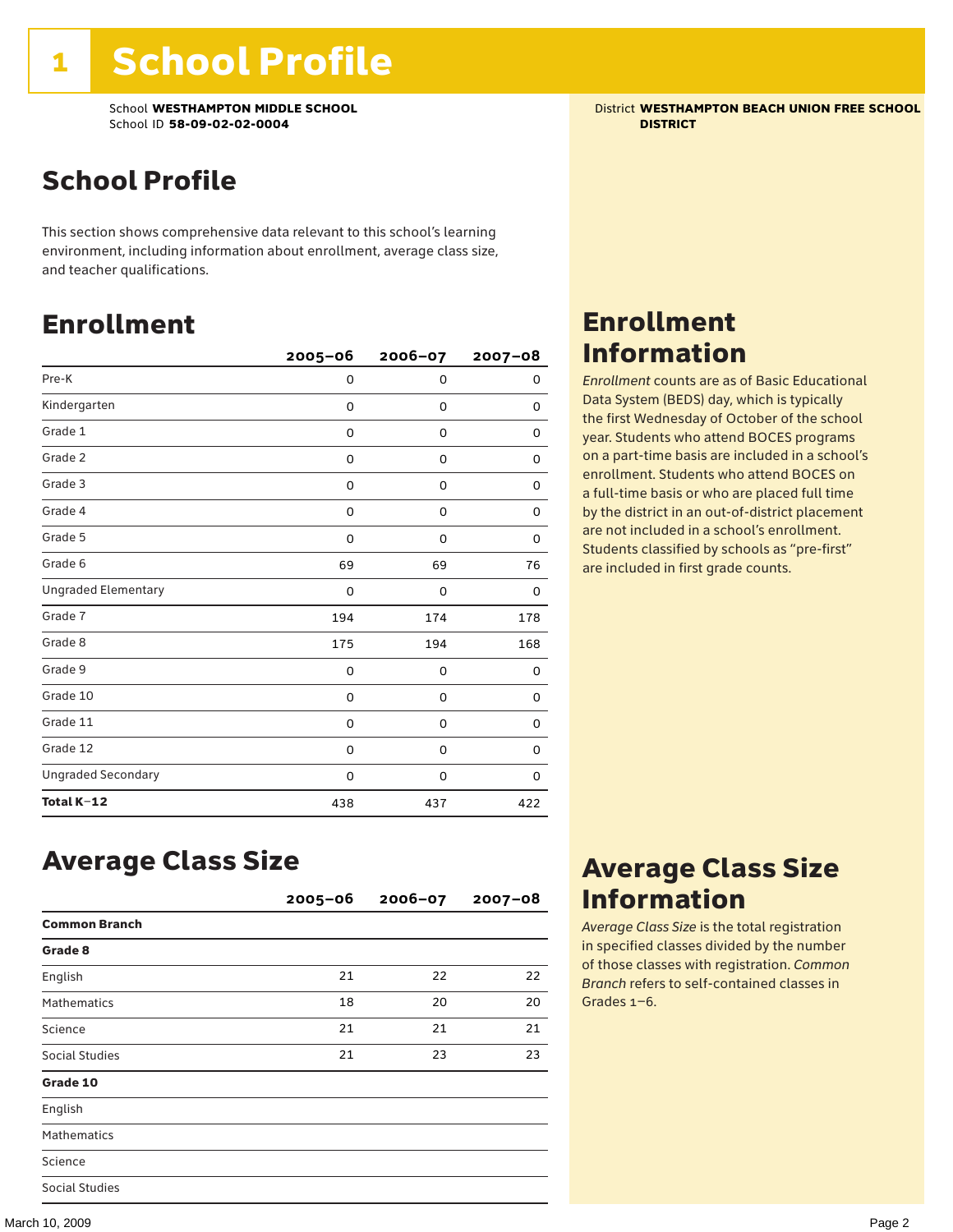### Demographic Factors

|                                                    |     | 2005-06 |     | 2006-07 |     | 2007-08 |  |
|----------------------------------------------------|-----|---------|-----|---------|-----|---------|--|
|                                                    | #   | %       | #   | %       | #   | %       |  |
| Eligible for Free Lunch                            | 26  | 6%      | 16  | 4%      | 27  | 6%      |  |
| Reduced-Price Lunch                                | 15  | 3%      | 22  | 5%      | 13  | 3%      |  |
| Student Stability*                                 |     | 100%    |     | 97%     |     | 96%     |  |
| Limited English Proficient                         | 11  | 3%      | 15  | 3%      | 10  | 2%      |  |
| <b>Racial/Ethnic Origin</b>                        |     |         |     |         |     |         |  |
| American Indian or Alaska Native                   | 0   | 0%      | 0   | 0%      | 0   | 0%      |  |
| <b>Black or African American</b>                   | 15  | 3%      | 11  | 3%      | 6   | 1%      |  |
| Hispanic or Latino                                 | 39  | 9%      | 36  | 8%      | 32  | 8%      |  |
| Asian or Native<br>Hawaiian/Other Pacific Islander | 9   | 2%      | 5   | 1%      | 9   | 2%      |  |
| White                                              | 375 | 86%     | 385 | 88%     | 375 | 89%     |  |
| Multiracial**                                      | N/A | N/A     | 0   | 0%      | 0   | 0%      |  |

\* Available only at the school level.

\*\* Multiracial enrollment data were not collected statewide in the 2005-06 school year.

### Attendance and Suspensions

|                            |    | $2004 - 05$   |    | $2005 - 06$   |    | 2006-07       |  |
|----------------------------|----|---------------|----|---------------|----|---------------|--|
|                            | #  | $\frac{1}{2}$ | #  | $\frac{0}{6}$ |    | $\frac{0}{0}$ |  |
| Annual Attendance Rate     |    | 96%           |    | 97%           |    | 97%           |  |
| <b>Student Suspensions</b> | 20 | 5%            | 25 | 6%            | 34 | 8%            |  |

School **WESTHAMPTON MIDDLE SCHOOL** District **WESTHAMPTON BEACH UNION FREE SCHOOL**

### Demographic Factors Information

*Eligible for Free Lunch* and *Reduced*-*Price Lunch* percentages are determined by dividing the number of approved lunch applicants by the Basic Educational Data System (BEDS) enrollment in full-day Kindergarten through Grade 12. *Eligible for Free Lunch* and *Limited English Proficient* counts are used to determine *Similar Schools* groupings within a *Need*/*Resource Capacity* category. *Student Stability* is the percentage of students in the highest grade in a school who were also enrolled in that school at any time during the previous school year. (For example, if School A, which serves Grades 6–8, has 100 students enrolled in Grade 8 this year, and 92 of those 100 students were also enrolled in School A last year, the stability rate for the school is 92 percent.)

### Attendance and Suspensions Information

*Annual Attendance Rate* is determined by dividing the school's total actual attendance by the total possible attendance for a school year. A school's actual attendance is the sum of the number of students in attendance on each day the school was open during the school year. Possible attendance is the sum of the number of enrolled students who should have been in attendance on each day the school was open during the school year. *Student Suspension* rate is determined by dividing the number of students who were suspended from school (not including in-school suspensions) for one full day or longer anytime during the school year by the Basic Educational Data System (BEDS) day enrollments for that school year. A student is counted only once, regardless of whether the student was suspended one or more times during the school year.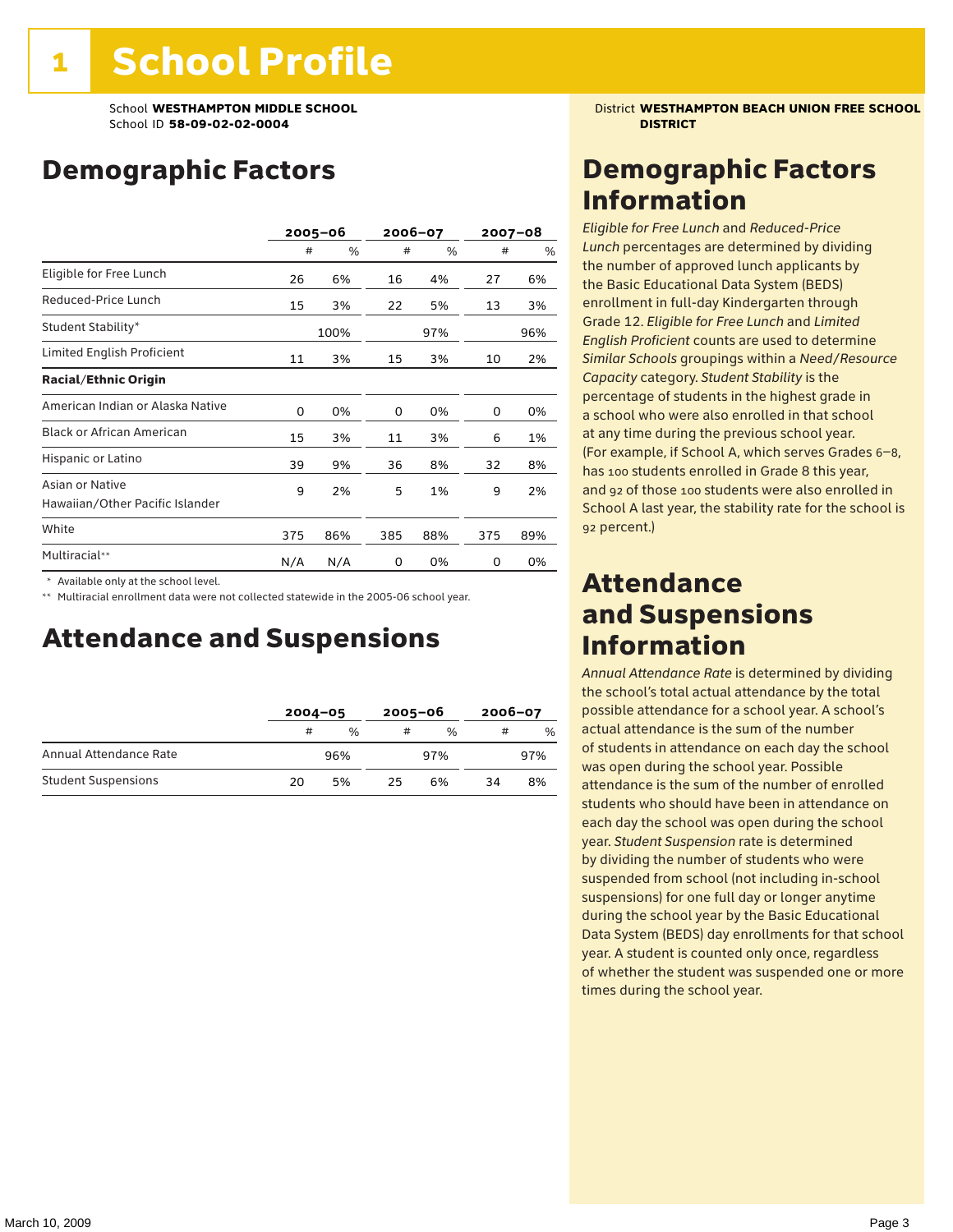### Teacher Qualifications

|                                                                 | $2005 - 06$ | 2006-07 | $2007 - 08$ |
|-----------------------------------------------------------------|-------------|---------|-------------|
| <b>Total Number of Teachers</b>                                 | 41          | 41      | 42          |
| Percent with No Valid<br>Teaching Certificate                   | 0%          | 0%      | 0%          |
| Percent Teaching Out<br>of Certification                        | 0%          | 5%      | 2%          |
| Percent with Fewer Than<br>Three Years of Experience            | 5%          | 5%      | 7%          |
| Percentage with Master's Degree<br>Plus 30 Hours or Doctorate   | 34%         | 44%     | 36%         |
| <b>Total Number of Core Classes</b>                             | 149         | 139     | 137         |
| Percent Not Taught by<br><b>Highly Qualified Teachers</b>       | 0%          | 1%      | 1%          |
| <b>Total Number of Classes</b>                                  | 205         | 199     | 196         |
| Percent Taught by Teachers Without<br>Appropriate Certification | 0%          | 3%      | 4%          |

### Teacher Turnover Rate

|                                                                       | $2004 - 05$ | 2005-06 | $2006 - 07$ |
|-----------------------------------------------------------------------|-------------|---------|-------------|
| Turnover Rate of Teachers with Fewer<br>than Five Years of Experience | 14%         | 25%     | 67%         |
| Turnover Rate of All Teachers                                         | 12%         | 12%     | 17%         |

### Staff Counts

|                                       | $2005 - 06$ | $2006 - 07$ | 2007-08 |
|---------------------------------------|-------------|-------------|---------|
| <b>Total Other Professional Staff</b> |             |             |         |
| Total Paraprofessionals*              | N/A         | N/A         | N/A     |
| <b>Assistant Principals</b>           |             |             |         |
| Principals                            |             |             |         |

\* Not available at the school level.

School **WESTHAMPTON MIDDLE SCHOOL** District **WESTHAMPTON BEACH UNION FREE SCHOOL**

### Teacher Qualifications Information

The *Percent Teaching Out of Certification* is the percent doing so more than on an incidental basis; that is, the percent teaching for more than five periods per week outside certification.

*Core Classes* are primarily K-6 common branch, English, mathematics, science, social studies, art, music, and foreign languages. The number of K-6 common branch core classes is multiplied by five so that these core class counts are weighted the same as counts for middle- and secondary-level teachers who report five classes per day. To be *Highly Qualified*, a teacher must have at least a Bachelor's degree, be certified to teach in the subject area, and show subject matter competency.

### Teacher Turnover Rate Information

*Teacher Turnover Rate* for a specified school year is the number of teachers in that school year who were not teaching in the following school year divided by the number of teachers in the specified school year, expressed as a percentage.

### Staff Counts Information

*Other Professionals* includes administrators, guidance counselors, school nurses, psychologists, and other professionals who devote more than half of their time to non-teaching duties. Teachers who are shared between buildings within a district are reported on the district report only.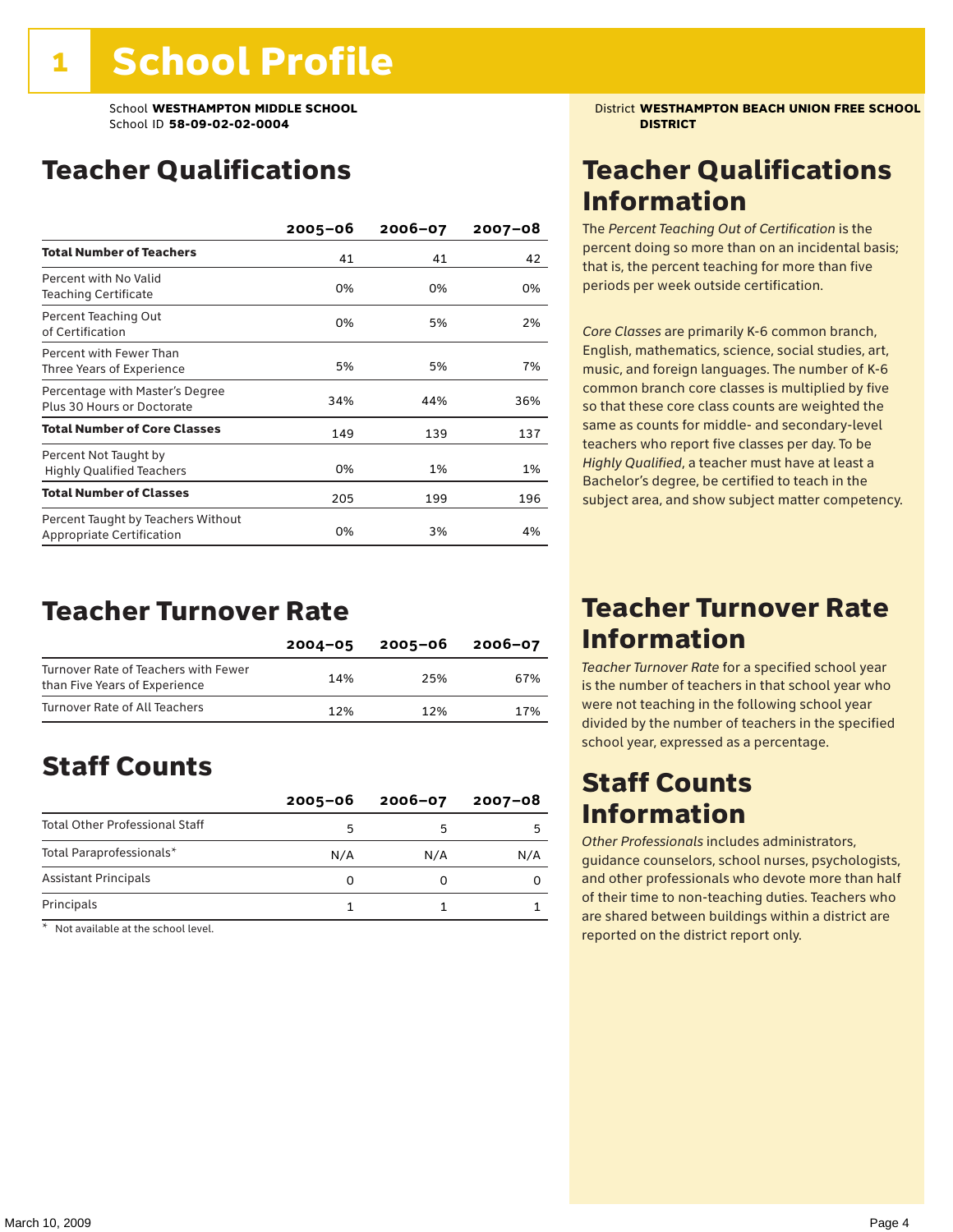### Understanding How Accountability Works in New York State

The federal No Child Left Behind (NCLB) Act requires that states develop and report on measures of student proficiency in 1) English language arts (ELA), in 2) mathematics, and on 3) a third indicator. In New York State in 2007–08, the third indicator is science at the elementary/middle level and graduation rate at the secondary level. Schools or districts that meet predefined goals on these measures are making Adequate Yearly Progress (AYP).



For more information about accountability in New York State, visit: www.emsc.nysed.gov/irts/accountability/home.shtml

#### 1 English Language Arts (ELA)

To make AYP in ELA, every accountability group must make AYP. For a group to make AYP, it must meet the participation *and* the performance criteria.

#### A Participation Criterion

At the elementary/middle level, 95 percent of Grades 3–8 students enrolled during the test administration period in each group with 40 or more students must be tested on the New York State Testing Program (NYSTP) in ELA or, if appropriate, the New York State English as a Second Language Achievement Test (NYSESLAT), or the New York State Alternate Assessment (NYSAA) in ELA. At the secondary level, 95 percent of seniors in 2007–08 in each accountability group with 40 or more students must have taken an English examination that meets the students' graduation requirement.

#### B Performance Criterion

At the elementary/middle level, the Performance Index (PI) of each group with 30 or more continuously enrolled tested students must equal or exceed its Effective Annual Measurable Objective (AMO) or the group must make Safe Harbor. (NYSESLAT is used only for participation.) At the secondary level, the PI of each group in the 2004 cohort with 30 or more members must equal or exceed its Effective AMO or the group must make Safe Harbor. To make Safe Harbor, the PI of the group must equal or exceed its Safe Harbor Target and the group must qualify for Safe Harbor using the third indicator, science or graduation rate.

#### 2 Mathematics

The same criteria for making AYP in ELA apply to mathematics. At the elementary/middle level, the measures used to determine AYP are the NYSTP and the NYSAA in mathematics. At the secondary level, the measures are mathematics examinations that meet the students' graduation requirement.

#### 3 Third Indicator

In addition to English language arts and mathematics, the school must also make AYP in a third area of achievement. This means meeting the criteria in science at the elementary/middle level and the criteria in graduation rate at the secondary level.

Elementary/Middle-Level Science: To make AYP, the All Students group must meet the participation criterion *and* the performance criterion.

#### A Participation Criterion

Eighty percent of students in Grades 4 and/or 8 enrolled during the test administration period in the All Students group, if it has 40 or more students, must be tested on an accountability measure. In Grade 4, the measures are the Grade 4 elementary-level science test and the Grade 4 NYSAA in science. In Grade 8 science, the measures are the Grade 8 middle-level science test, Regents science examinations, and the Grade 8 NYSAA in science.

#### B Performance Criterion

The PI of the All Students group must equal or exceed the State Science Standard (100) or the Science Progress Target.

Qualifying for Safe Harbor in Elementary/Middle-Level ELA and Math: To qualify, the PI must equal or exceed the State Science Standard or the Science Progress Target in elementary/middle-level science for that group.

Secondary-Level Graduation Rate: For a school to make AYP in graduation rate, the percent of students in the 2003 graduation-rate total cohort in the All Students group earning a high school diploma by August 31, 2007 must equal or exceed the Graduation-Rate Standard (55%) or the Graduation-Rate Progress Target.

Qualifying for Safe Harbor in Secondary-Level ELA and Math: To qualify, the percent of the 2003 graduation-rate total cohort earning a local diploma by August 31, 2007 must equal or exceed the Graduation-Rate Standard (55%) or the Graduation-Rate Progress Target for that group.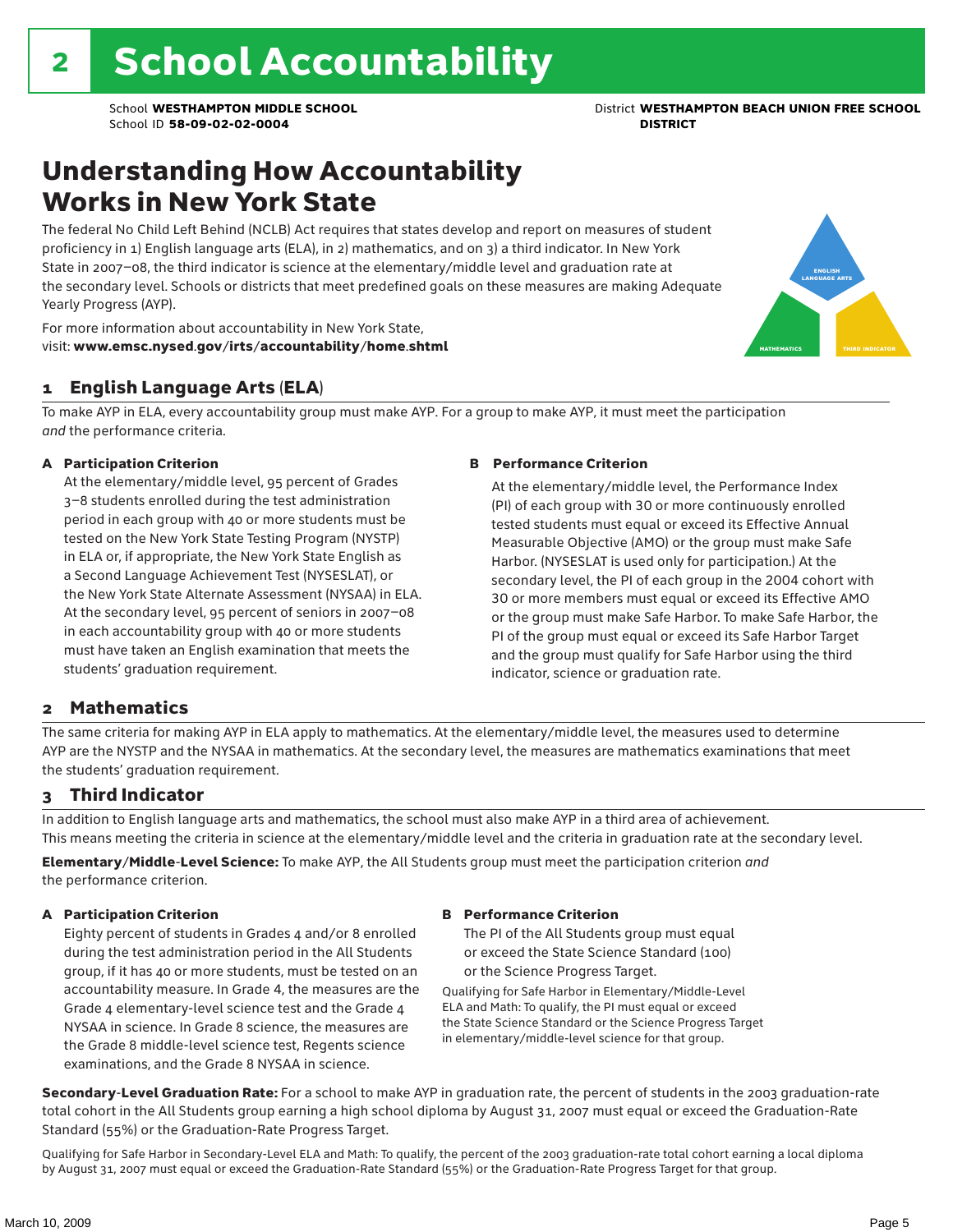## Useful Terms for Understanding Accountability

#### Accountability Cohort for English and Mathematics

The 2004 school accountability cohort consists of all students who first entered Grade 9 anywhere in the 2004–05 school year, and all ungraded students with disabilities who reached their seventeenth birthday in the 2004–05 school year, who were enrolled on October 3, 2007 and did not transfer to a diploma granting program. Students who earned a high school equivalency diploma or were enrolled in an approved high school equivalency preparation program on June 30, 2008, are not included in the 2004 school accountability cohort. The 2004 district accountability cohort consists of all students in each school accountability cohort plus students who transferred within the district after BEDS day plus students who were placed outside the district by the Committee on Special Education or district administrators and who met the other requirements for cohort membership. Cohort is defined in Section 100.2 (p) (16) of the Commissioner's Regulations.

#### Adequate Yearly Progress (AYP)

Adequate Yearly Progress (AYP) indicates satisfactory progress by a district or a school toward the goal of proficiency for all students.

#### Annual Measurable Objective (AMO)

The Annual Measurable Objective (AMO) is the Performance Index (PI) value that signifies that an accountability group is making satisfactory progress toward the goal that 100 percent of students will be proficient in the State's learning standards for English language arts and mathematics by 2013–14. The AMOs for each grade level will be increased as specified in CR100.2(p)(14) and will reach 200 in 2013–14. (See Effective AMO for further information.)

#### Continuously Enrolled Students

At the elementary/middle level, continuously enrolled students are those enrolled in the school or district on BEDS day (usually the first Wednesday in October) of the school year until the test administration period. At the secondary level, all students who meet the criteria for inclusion in the accountability cohort are considered to be continuously enrolled.

#### Effective Annual Measurable Objective (Effective AMO)

The Effective Annual Measurable Objective (Effective AMO) is the Performance Index (PI) value that each accountability group within a school or district is expected to achieve to make Adequate Yearly Progress (AYP). The Effective AMO is the lowest PI that an accountability group of a given size can achieve in a subject for the group's PI not to be considered significantly different from the AMO for that subject. If an accountability group's PI equals or exceeds the Effective AMO, it is considered to have made AYP. A more complete definition of Effective AMO and a table showing the PI values that each group size must equal or exceed to make AYP are available at www.emsc.nysed.gov/irts.

#### Graduation-Rate Total Cohort

This term is defined on the graduation-rate accountability page.

#### Performance Index (PI)

A Performance Index is a value from 0 to 200 that is assigned to an accountability group, indicating how that group performed on a required State test (or approved alternative) in English language arts, mathematics, or science. Student scores on the tests are converted to four performance levels, from Level 1 to Level 4. (See performance level definitions on the Overview Summary page.) At the elementary/middle level, the PI is calculated using the following equation:

100 × [(Count of Continuously Enrolled Tested Students Performing at Levels 2, 3, and 4 + the Count at Levels 3 and 4) ÷ Count of All Continuously Enrolled Tested Students]

At the secondary level, the PI is calculated using the following equation:

100 × [(Count of Cohort Members Performing at

Levels 2, 3, and 4 + the Count at Levels 3 and 4)  $\div$  Count of All Cohort Members]

A list of tests used to measure student performance for accountability is available at www.emsc.nysed.gov/irts.

#### Progress Target

For accountability groups below the State Standard in science or graduation rate, the Progress Target is an alternate method for making Adequate Yearly Progress (AYP) or qualifying for Safe Harbor in English language arts and mathematics based on improvement over the previous year's performance.

#### Safe Harbor

Safe Harbor provides an alternate means to demonstrate Adequate Yearly Progress (AYP) for accountability groups that do not achieve their Effective Annual Measurable Objectives (AMOs) in English or mathematics.

#### Safe Harbor Targets

The 2007–08 safe harbor targets were calculated using the following equation:

2006–07 PI + (200 – the 2006–07 PI) × 0.10

#### Science Progress Target

The elementary/middle-level 2007–08 Science Progress Target is calculated by adding one point to the 2006–07 PI. The 2008–09 Science Progress Target is calculated by adding one point to the 2007–08 PI. The 2007–08 target is provided for groups whose PI was below the State Science Standard in 2007–08.

#### Science Standard

The criterion value that represents a minimally satisfactory performance in science. In 2007–08, the State Science Standard at the elementary/middle level is a Performance Index (PI) of 100. The Commissioner may raise the State Science Standard at his discretion in future years.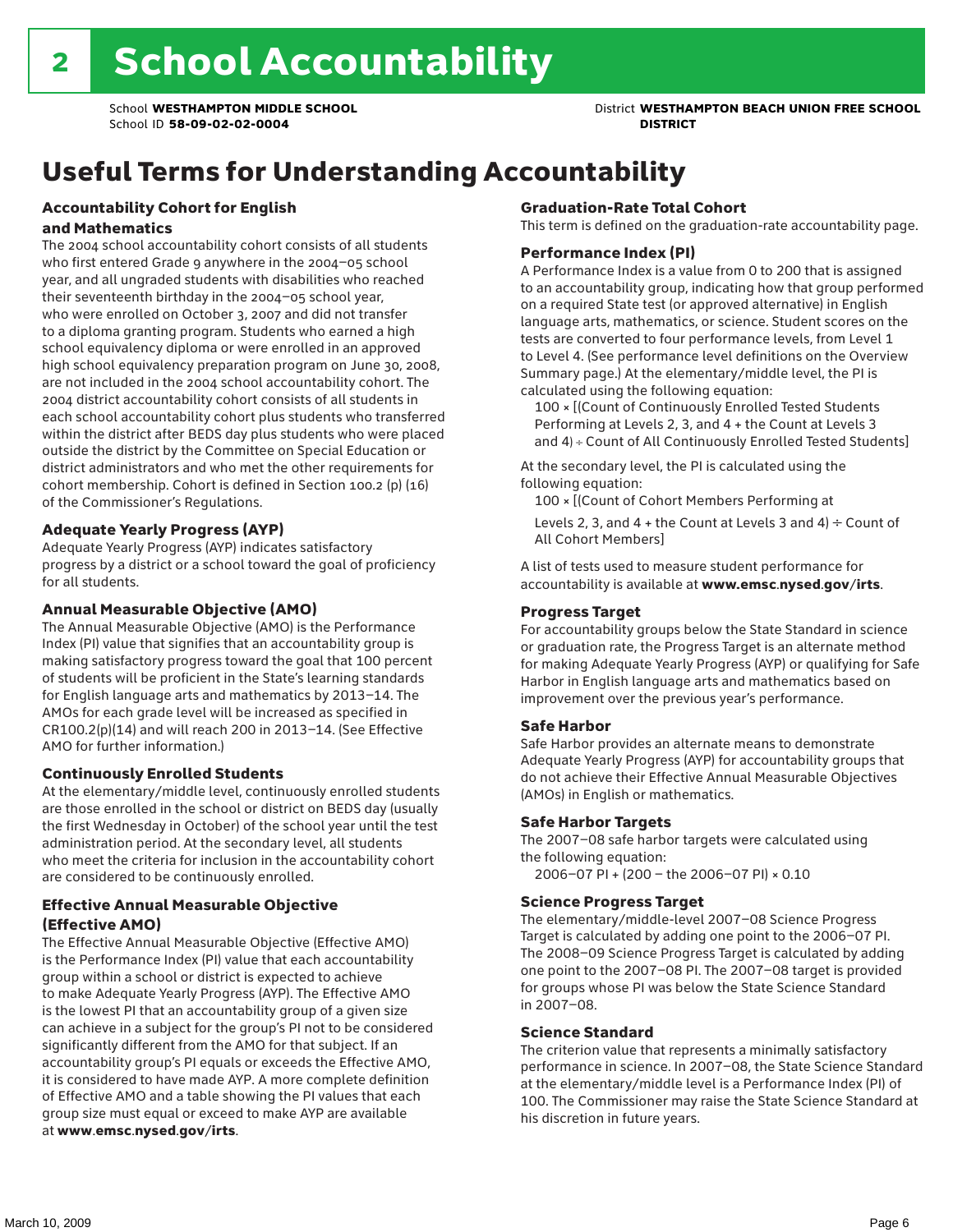School **WESTHAMPTON MIDDLE SCHOOL** District **WESTHAMPTON BEACH UNION FREE SCHOOL**

## Understanding Your School Accountability Status

The list below defines the school status categories applied to each accountability measure under New York State's accountability system, which is divided into a Federal Title I component and a State component. Accountability measures for schools at the elementary/middle level are English language arts (ELA), mathematics, and science; at the secondary level, they are ELA, mathematics, and graduation rate. A school may be assigned a different status for different accountability measures. The overall status of a school is the status assigned to the school for the accountability measure with the most advanced designation in the hierarchy. If the school receives Title I funds, it is the most advanced designation in the Title I hierarchy, unless the school is in good standing under Title I but identified as SRAP under the State hierarchy. A school that does not receive Title I funding in a school year does not have a federal status in that year; however, all schools (except charter schools) receive a state status even if they do not receive Title I funding. Schools in improvement status under Title I must provide school choice for their students; those in need of improvement in year 2 and beyond must also provide Supplemental Education Services to eligible students. Other consequences for schools not in good standing can be found at: www.emsc.nysed.gov/irts/school-accountability/about.shtml.

| <b>Federal Title I Status</b><br>(Applies to all New York State schools receiving Title I funds)                                                                                                                                                                                                         | <b>New York State Status</b><br>(Applies to all New York State public schools except charter schools) |                                                                                                                                                                                                                                                                                                                 |  |  |  |
|----------------------------------------------------------------------------------------------------------------------------------------------------------------------------------------------------------------------------------------------------------------------------------------------------------|-------------------------------------------------------------------------------------------------------|-----------------------------------------------------------------------------------------------------------------------------------------------------------------------------------------------------------------------------------------------------------------------------------------------------------------|--|--|--|
| School in Good Standing<br>Restructuring, Restructuring, Requiring Academic Progress, or as a School Under Registration Review.                                                                                                                                                                          |                                                                                                       | A school is considered to be in good standing if it has not been identified as a School in Need of Improvement, in Corrective Action, Planning for                                                                                                                                                              |  |  |  |
| School in Need of Improvement (Year 1)<br>A school that has not made AYP on the same accountability<br>measure for two consecutive years while receiving Title I funds<br>is considered a School in Need of Improvement (Year 1) for the<br>following year.                                              |                                                                                                       | <b>School Requiring Academic Progress (Year 1)</b><br>A school that has not made AYP on the same accountability<br>measure for two consecutive years is considered a School<br>Requiring Academic Progress (Year 1) for the following year.                                                                     |  |  |  |
| School in Need of Improvement (Year 2)<br>A School in Need of Improvement (Year 1) that does not make<br>AYP on the accountability measure for which it was identified<br>is considered a School in Need of Improvement (Year 2) for the<br>following year, if it continues to receive Title I funds.    |                                                                                                       | <b>School Requiring Academic Progress (Year 2)</b><br>A School Requiring Academic Progress (Year 1) that does not<br>make AYP on the accountability measure for which it was identified<br>is considered a School Requiring Academic Progress (Year 2) for<br>the following year.                               |  |  |  |
| <b>School in Corrective Action</b><br>A School in Need of Improvement (Year 2) that does not make<br>AYP on the accountability measure for which it was identified is<br>considered a School in Corrective Action for the following year,<br>if it continues to receive Title I funds.                   |                                                                                                       | <b>School Requiring Academic Progress (Year 3)</b><br>A School Requiring Academic Progress (Year 2) that does not<br>make AYP on the accountability measure for which it was identified<br>is considered a School Requiring Academic Progress (Year 3) for<br>the following year.                               |  |  |  |
| <b>School Planning for Restructuring</b><br>A School in Corrective Action that does not make AYP on the<br>accountability measure for which it was identified is considered<br>a School Planning for Restructuring for the following year, if it<br>continues to receive Title I funds.                  |                                                                                                       | <b>School Requiring Academic Progress (Year 4)</b><br>A School Requiring Academic Progress (Year 3) that does not<br>make AYP on the accountability measure for which it was identified<br>is considered a School Requiring Academic Progress (Year 4) for<br>the following year.                               |  |  |  |
| <b>School Restructuring (Year 1)</b><br>A School Planning for Restructuring that does not make<br>AYP on the accountability measure for which it was identified is<br>considered a School Restructuring (Year 1) for the following year,<br>if it continues to receive Title I funds.                    |                                                                                                       | <b>School Requiring Academic Progress (Year 5 and above)</b><br>A School Requiring Academic Progress (Year 4 and above) that does not<br>make AYP on the accountability measure for which it was identified is<br>considered a School Requiring Academic Progress (Year 5 and above) for<br>the following year. |  |  |  |
| School Restructuring (Year 2 and above)<br>A School Restructuring (Year 1 and above) that does not make<br>AYP on the accountability measure for which it was identified<br>is considered a School Restructuring (Year 2 and above) for the<br>following year, if it continues to receive Title I funds. |                                                                                                       |                                                                                                                                                                                                                                                                                                                 |  |  |  |

Pending - A school's status is "Pending" if the school requires special evaluation procedures and they have not yet been completed.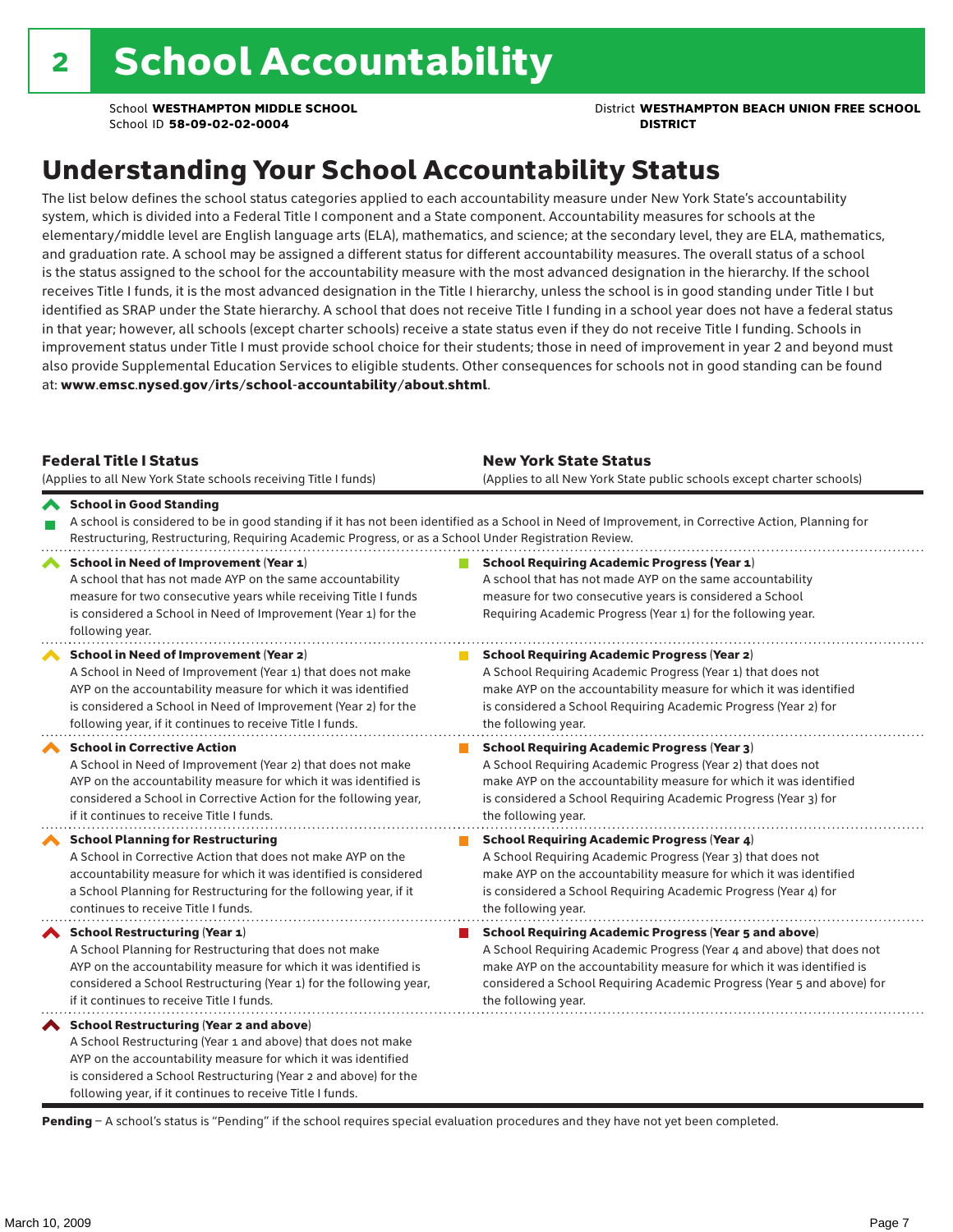# 2 School Accountability

School ID 58-09-02-02-0004

School **WESTHAMPTON MIDDLE SCHOOL**<br>School ID 58-09-02-020404<br>District **District Politics** 

### Summary

| <b>Overall Accountability</b> | <b>Good Standing</b>                                    |                                                                                                                                                                                                                                                                                                                                                 |                        |             |  |  |  |  |
|-------------------------------|---------------------------------------------------------|-------------------------------------------------------------------------------------------------------------------------------------------------------------------------------------------------------------------------------------------------------------------------------------------------------------------------------------------------|------------------------|-------------|--|--|--|--|
| <b>Status (2008-09)</b>       |                                                         | <b>Elementary/Middle Level</b>                                                                                                                                                                                                                                                                                                                  | <b>Secondary Level</b> |             |  |  |  |  |
|                               | <b>ELA</b>                                              | Good Standing                                                                                                                                                                                                                                                                                                                                   | ELA                    |             |  |  |  |  |
|                               | Math<br>Good Standing                                   |                                                                                                                                                                                                                                                                                                                                                 | Math                   |             |  |  |  |  |
|                               |                                                         | Science <a> Science</a> Science Science Science <a> Science <a> Science <a> Science <a> Science <a> Science <a> Science <a> Science <a> Science <a> Science <a> Science <a<br></a<br> Science <a> Science <a> Science <a<br <="" th=""><th><b>Graduation Rate</b></th><th></th><th></th></a<br></a></a></a></a></a></a></a></a></a></a></a></a> | <b>Graduation Rate</b> |             |  |  |  |  |
| <b>Title I Part A Funding</b> | <b>Years the School Received Title I Part A Funding</b> |                                                                                                                                                                                                                                                                                                                                                 |                        |             |  |  |  |  |
|                               | $2006 - 07$                                             |                                                                                                                                                                                                                                                                                                                                                 | $2007 - 08$            | $2008 - 09$ |  |  |  |  |
|                               | <b>YES</b>                                              |                                                                                                                                                                                                                                                                                                                                                 | <b>YES</b>             | <b>YES</b>  |  |  |  |  |

#### On which accountability measures did this school make Adequate Yearly Progress (AYP) and which groups made AYP on each measure?

|                                                     | <b>Elementary/Middle Level</b> |                 |               |               | <b>Secondary Level</b> |                        |  |  |
|-----------------------------------------------------|--------------------------------|-----------------|---------------|---------------|------------------------|------------------------|--|--|
|                                                     | English                        |                 |               | English       |                        |                        |  |  |
| <b>Student Groups</b>                               | Language Arts                  | Mathematics     | Science       | Language Arts | Mathematics            | <b>Graduation Rate</b> |  |  |
| <b>All Students</b>                                 | V                              | v               | V             |               |                        |                        |  |  |
| <b>Ethnicity</b>                                    |                                |                 |               |               |                        |                        |  |  |
| American Indian or Alaska Native                    |                                |                 |               |               |                        |                        |  |  |
| <b>Black or African American</b>                    |                                |                 |               |               |                        |                        |  |  |
| Hispanic or Latino                                  |                                |                 |               |               |                        |                        |  |  |
| Asian or Native Hawaiian/Other Pacific<br>Islander  |                                |                 |               |               |                        |                        |  |  |
| White                                               | v                              |                 |               |               |                        |                        |  |  |
| Multiracial                                         |                                |                 |               |               |                        |                        |  |  |
| <b>Other Groups</b>                                 |                                |                 |               |               |                        |                        |  |  |
| <b>Students with Disabilities</b>                   | V                              | V               |               |               |                        |                        |  |  |
| Limited English Proficient                          |                                |                 |               |               |                        |                        |  |  |
| <b>Economically Disadvantaged</b>                   | V                              | v               |               |               |                        |                        |  |  |
| <b>Student groups making</b><br>AYP in each subject | $\sqrt{5}$ of 5                | $\sqrt{5}$ of 5 | $\vee$ 1 of 1 |               |                        |                        |  |  |

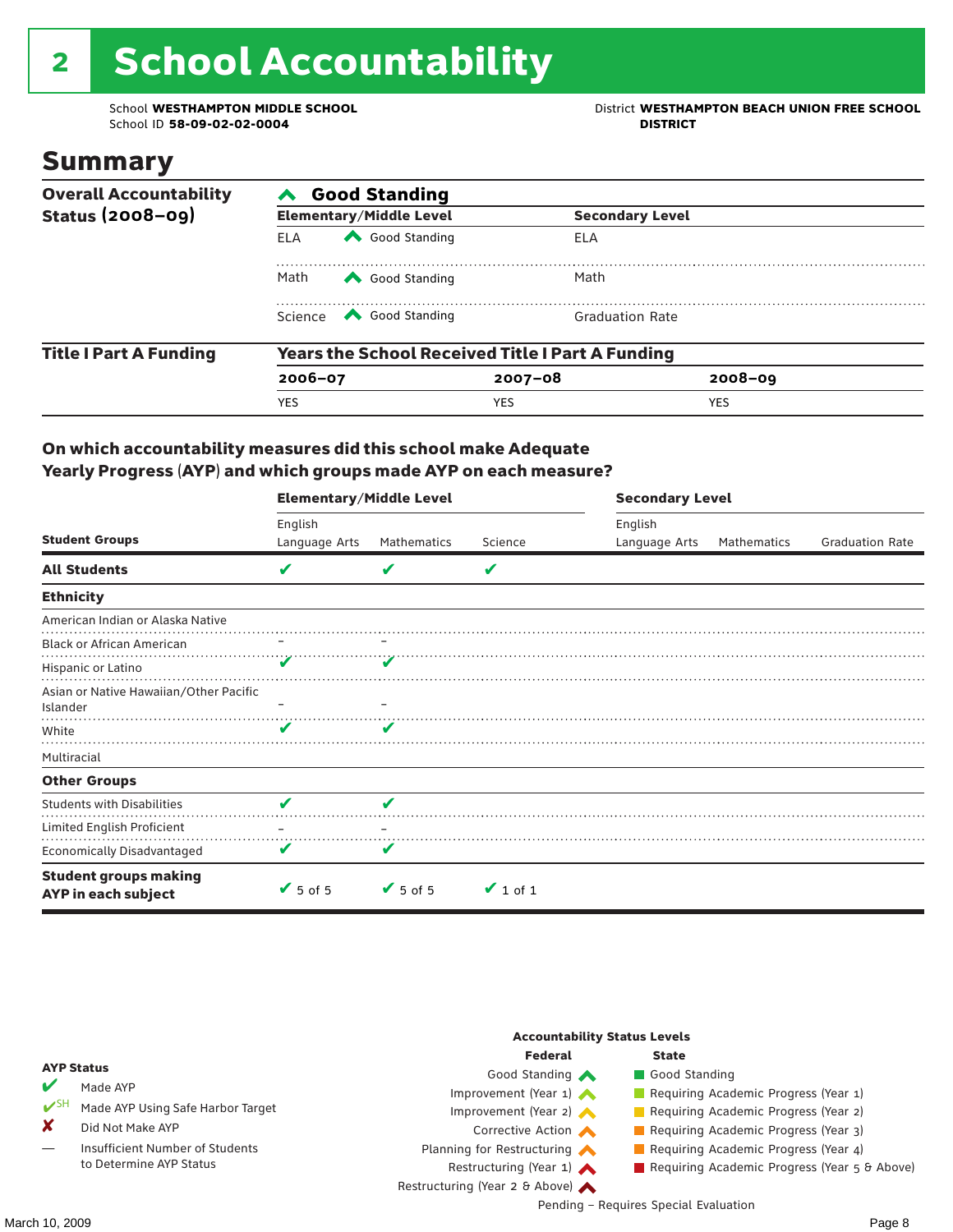School **WESTHAMPTON MIDDLE SCHOOL** District **WESTHAMPTON BEACH UNION FREE SCHOOL**

### **Elementary/Middle-Level English Language Arts**

| <b>Accountability Status</b><br>for This Subject<br>$(2008 - 09)$ | ▰      | Good Standing                                          |
|-------------------------------------------------------------------|--------|--------------------------------------------------------|
| <b>Accountability Measures</b>                                    | 5 of 5 | Student groups making AYP in English language arts     |
|                                                                   |        | Made AYP                                               |
| <b>Prospective Status</b>                                         |        | This school will be in good standing in 2009-10. [101] |

#### How did students in each accountability group perform on **elementary/middle-level English language arts accountability measures?**

|                                                          | <b>AYP</b>      | Participation <sup>2</sup> |            | Test Performance <sup>3</sup> |             | <b>Performance Objectives</b> |                    |             |
|----------------------------------------------------------|-----------------|----------------------------|------------|-------------------------------|-------------|-------------------------------|--------------------|-------------|
| <b>Student Group</b>                                     |                 | Met                        | Percentage | Met                           | Performance | Effective                     | Safe Harbor Target |             |
| (Total: Continuous Enrollment) <sup>1</sup>              | <b>Status</b>   | Criterion                  | Tested     | Criterion                     | Index       | AMO                           | $2007 - 08$        | $2008 - 09$ |
| All Students (425:419)                                   | V               | V                          | 99%        | V                             | 185         | 128                           |                    |             |
| <b>Ethnicity</b>                                         |                 |                            |            |                               |             |                               |                    |             |
| American Indian or Alaska Native<br>(0:0)                |                 |                            |            |                               |             |                               |                    |             |
| <b>Black or African American</b><br>(7:7)                |                 |                            |            |                               |             |                               |                    |             |
| Hispanic or Latino (35:32)                               | V               |                            |            | V                             | 141         | 116                           |                    |             |
| Asian or Native Hawaiian/Other Pacific<br>Islander (9:8) |                 |                            |            |                               |             |                               |                    |             |
| White (374:372)                                          | ✔               | V                          | 100%       | V                             | 189         | 127                           |                    |             |
| Multiracial (0:0)                                        |                 |                            |            |                               |             |                               |                    |             |
| <b>Other Groups</b>                                      |                 |                            |            |                               |             |                               |                    |             |
| Students with Disabilities <sup>4</sup>                  |                 |                            |            |                               |             |                               |                    |             |
| (54:54)                                                  | ✔               | V                          | 100%       | V                             | 148         | 120                           |                    |             |
| Limited English Proficient <sup>5</sup>                  |                 |                            |            |                               |             |                               |                    |             |
| (12:9)                                                   |                 |                            |            |                               |             |                               |                    |             |
| <b>Economically Disadvantaged</b><br>(87:42)             | V               | V                          | 97%        | V                             | 152         | 118                           |                    |             |
| <b>Final AYP Determination</b>                           | $\sqrt{5}$ of 5 |                            |            |                               |             |                               |                    |             |

#### **NOTES**

- <sup>1</sup> These data show the count of students enrolled during the test administration period (used for Participation) followed by the count of continuously enrolled tested students (used for Performance). For accountability calculations,
- students who were excused from testing for medical reasons are not included in the enrollment count. <sup>2</sup> Groups with fewer than 40 students enrolled during the test administration period are not required to meet the participation criterion. If the participation rate of a group fell below 95 percent in 2007–08, the enrollment shown is the sum of 2006–07 and 2007–08 enrollments and the percent tested is the weighted average
- of the participation rates over those two years.<br><sup>3</sup> For schools with fewer than 30 continuously enrolled tested students in the All Students group in 2007–08, data for 2006–07 and 2007–08 were combined to determine counts and PIs. For schools with 30 or more continuously enrolled students in the All Students group in 2007–08, student groups with fewer than 30
- continuously enrolled tested students are not required to meet the performance criterion. <sup>4</sup> If the school failed to make AYP solely because of the performance of students with disabilities, met the 95% participation requirement for this group, and would meet or exceed the AMO for this subject if 34 points were added to the PI, then the school is considered to have made AYP for students with disabilities.
- $5$  If the count of LEP students is equal to or greater than 30, former LEP students are also included in the performance calculations.
- ‡ This student group did not make AYP in science; therefore, it did not qualify for Safe Harbor.
- Made AYP
	- Made AYP Using Safe Harbor Target
- X Did Not Make AYP
- Insufficient Number of Students to Determine AYP Status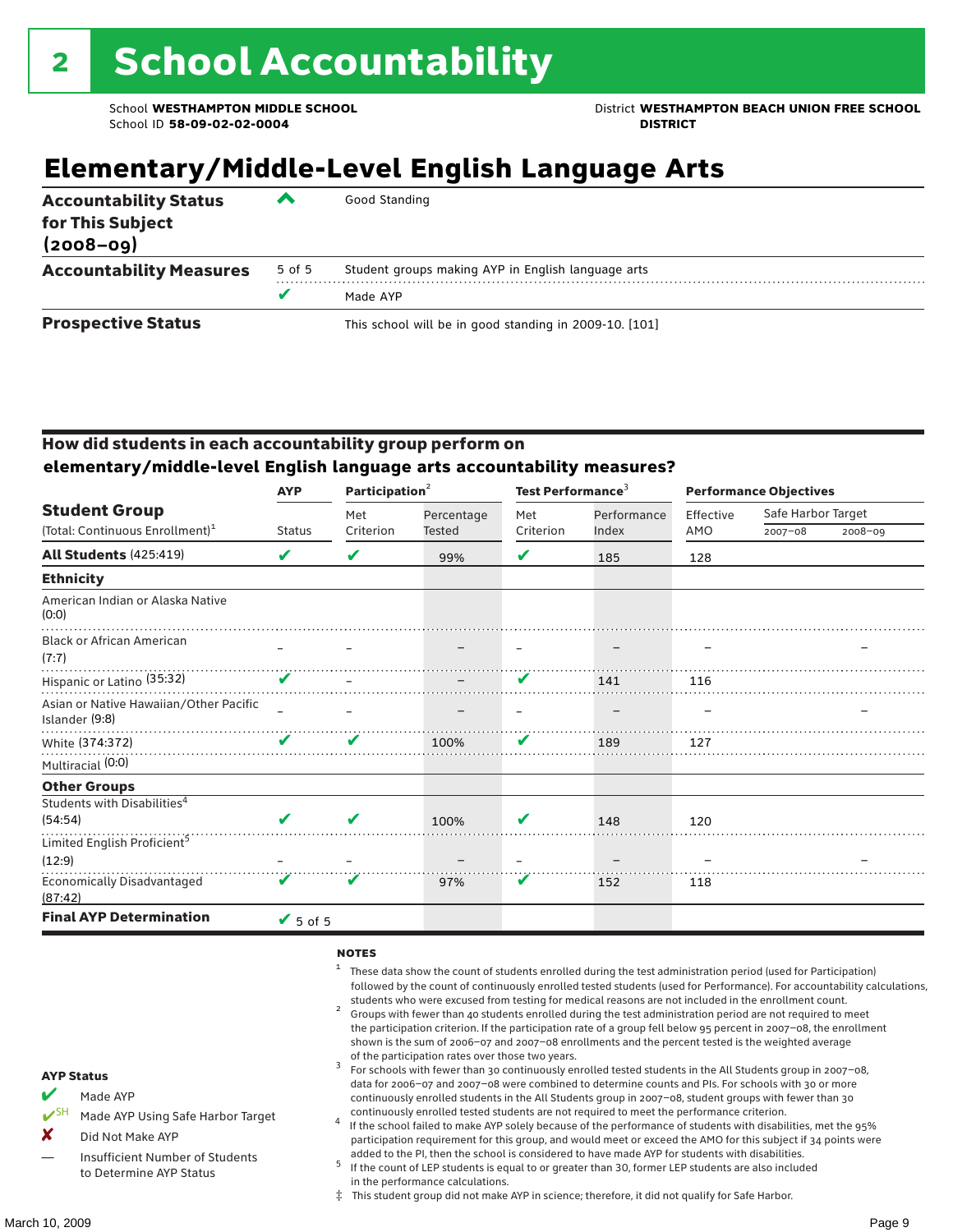School **WESTHAMPTON MIDDLE SCHOOL** District **WESTHAMPTON BEACH UNION FREE SCHOOL**

### **Elementary/Middle-Level Mathematics**

| <b>Accountability Status</b><br>for This Subject<br>$(2008 - 09)$ | ▰      | Good Standing                                          |
|-------------------------------------------------------------------|--------|--------------------------------------------------------|
| <b>Accountability Measures</b>                                    | 5 of 5 | Student groups making AYP in mathematics               |
|                                                                   |        | Made AYP                                               |
| <b>Prospective Status</b>                                         |        | This school will be in good standing in 2009-10. [101] |

#### How did students in each accountability group perform on **elementary/middle-level mathematics accountability measures?**

| <b>AYP</b> | Participation <sup>2</sup> |                              |               |             | <b>Performance Objectives</b>          |             |                    |
|------------|----------------------------|------------------------------|---------------|-------------|----------------------------------------|-------------|--------------------|
|            | Met                        | Percentage                   | Met           | Performance | Effective                              |             |                    |
|            |                            |                              |               |             |                                        | $2007 - 08$ | $2008 - 09$        |
| V          | V                          | 100%                         | V             | 192         | 97                                     |             |                    |
|            |                            |                              |               |             |                                        |             |                    |
|            |                            |                              |               |             |                                        |             |                    |
|            |                            |                              |               |             |                                        |             |                    |
|            |                            |                              | V             | 169         | 85                                     |             |                    |
|            |                            |                              |               |             |                                        |             |                    |
| V          | ✔                          | 100%                         | V             | 194         | 96                                     |             |                    |
|            |                            |                              |               |             |                                        |             |                    |
|            |                            |                              |               |             |                                        |             |                    |
|            |                            |                              |               |             |                                        |             |                    |
| V          | ✔                          | 100%                         | V             | 167         | 89                                     |             |                    |
|            |                            |                              |               |             |                                        |             |                    |
|            |                            |                              |               |             |                                        |             |                    |
| V          | V                          | 100%                         | V             | 179         | 87                                     |             |                    |
|            |                            |                              |               |             |                                        |             |                    |
|            | <b>Status</b>              | Criterion<br>$\sqrt{5}$ of 5 | <b>Tested</b> | Criterion   | Test Performance <sup>3</sup><br>Index | AMO         | Safe Harbor Target |

#### **NOTES**

- <sup>1</sup> These data show the count of students enrolled during the test administration period (used for Participation) followed by the count of continuously enrolled tested students (used for Performance). For accountability calculations,
- students who were excused from testing for medical reasons are not included in the enrollment count.<br><sup>2</sup> Groups with fewer than 40 students enrolled during the test administration period are not required to meet the participation criterion. If the participation rate of a group fell below 95 percent in 2007–08, the enrollment shown is the sum of 2006–07 and 2007–08 enrollments and the percent tested is the weighted average
- of the participation rates over those two years.<br><sup>3</sup> For schools with fewer than 30 continuously enrolled tested students in the All Students group in 2007–08, data for 2006–07 and 2007–08 were combined to determine counts and PIs. For schools with 30 or more continuously enrolled students in the All Students group in 2007–08, student groups with fewer than 30
- continuously enrolled tested students are not required to meet the performance criterion. <sup>4</sup> If the school failed to make AYP solely because of the performance of students with disabilities, met the 95% participation requirement for this group, and would meet or exceed the AMO for this subject if 34 points were added to the PI, then the school is considered to have made AYP for students with disabilities.
- $5$  If the count of LEP students is equal to or greater than 30, former LEP students are also included in the performance calculations.
- ‡ This student group did not make AYP in science; therefore, it did not qualify for Safe Harbor.
- Made AYP
	- Made AYP Using Safe Harbor Target
- X Did Not Make AYP
- Insufficient Number of Students to Determine AYP Status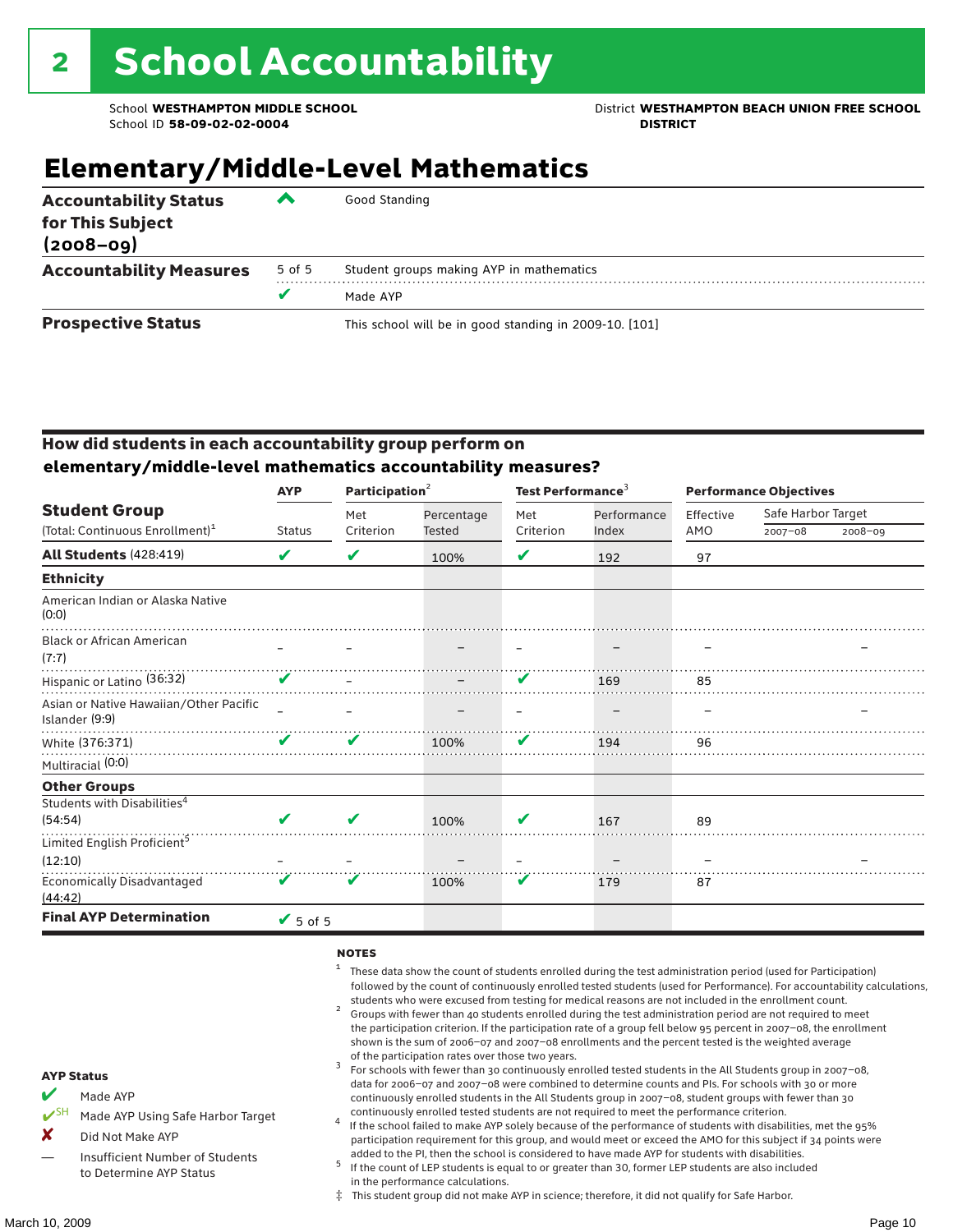School **WESTHAMPTON MIDDLE SCHOOL**<br>School ID 58-09-02-020404<br>DISTRICT DISTRICT

## Elementary/Middle-Level Science

| <b>Accountability Status</b>   | ◚          | Good Standing                                          |  |  |  |  |  |
|--------------------------------|------------|--------------------------------------------------------|--|--|--|--|--|
| for This Subject               |            |                                                        |  |  |  |  |  |
| $(2008 - 09)$                  |            |                                                        |  |  |  |  |  |
| <b>Accountability Measures</b> | $1$ of $1$ | Student groups making AYP in science                   |  |  |  |  |  |
|                                | v          | Made AYP                                               |  |  |  |  |  |
| <b>Prospective Status</b>      |            | This school will be in good standing in 2009-10. [101] |  |  |  |  |  |

#### How did students in each accountability group perform on elementary/middle-level science accountability measures?

|                                                                                                                                                                            | <b>AYP</b>    |                                   | Participation <sup>2</sup>                                                    |                                                            | Test Performance <sup>3</sup> |                                                                                                                                                                                                                                                                                                                                                                                                                                                                                                                                                                                                                                                                              | <b>Performance Objectives</b> |                                                                                                                                                                                                                                                                                                                                                                 |  |
|----------------------------------------------------------------------------------------------------------------------------------------------------------------------------|---------------|-----------------------------------|-------------------------------------------------------------------------------|------------------------------------------------------------|-------------------------------|------------------------------------------------------------------------------------------------------------------------------------------------------------------------------------------------------------------------------------------------------------------------------------------------------------------------------------------------------------------------------------------------------------------------------------------------------------------------------------------------------------------------------------------------------------------------------------------------------------------------------------------------------------------------------|-------------------------------|-----------------------------------------------------------------------------------------------------------------------------------------------------------------------------------------------------------------------------------------------------------------------------------------------------------------------------------------------------------------|--|
| <b>Student Group</b>                                                                                                                                                       |               | Safe Harbor                       | Met                                                                           | Percentage                                                 | Met                           | Performance                                                                                                                                                                                                                                                                                                                                                                                                                                                                                                                                                                                                                                                                  | State                         | Progress Target                                                                                                                                                                                                                                                                                                                                                 |  |
| (Total: Continuous Enrollment) <sup>1</sup>                                                                                                                                |               | Status Qualification              | Criterion                                                                     | Tested                                                     | Criterion                     | Index                                                                                                                                                                                                                                                                                                                                                                                                                                                                                                                                                                                                                                                                        | Standard                      | 2007-08 2008-09                                                                                                                                                                                                                                                                                                                                                 |  |
| <b>All Students (169:166)</b>                                                                                                                                              | V             | <b>Oualified</b>                  | V                                                                             | 99%                                                        | V                             | 193                                                                                                                                                                                                                                                                                                                                                                                                                                                                                                                                                                                                                                                                          | 100                           |                                                                                                                                                                                                                                                                                                                                                                 |  |
| <b>Ethnicity</b>                                                                                                                                                           |               |                                   |                                                                               |                                                            |                               |                                                                                                                                                                                                                                                                                                                                                                                                                                                                                                                                                                                                                                                                              |                               |                                                                                                                                                                                                                                                                                                                                                                 |  |
| American Indian or Alaska Native<br>(0:0)                                                                                                                                  |               |                                   |                                                                               |                                                            |                               |                                                                                                                                                                                                                                                                                                                                                                                                                                                                                                                                                                                                                                                                              |                               |                                                                                                                                                                                                                                                                                                                                                                 |  |
| <b>Black or African American</b><br>(2:2)                                                                                                                                  |               |                                   |                                                                               |                                                            |                               |                                                                                                                                                                                                                                                                                                                                                                                                                                                                                                                                                                                                                                                                              |                               |                                                                                                                                                                                                                                                                                                                                                                 |  |
| Hispanic or Latino (17:15)                                                                                                                                                 |               |                                   |                                                                               |                                                            |                               |                                                                                                                                                                                                                                                                                                                                                                                                                                                                                                                                                                                                                                                                              |                               |                                                                                                                                                                                                                                                                                                                                                                 |  |
| Asian or Native Hawaiian/Other Pacific<br>Islander (2:2)                                                                                                                   |               |                                   |                                                                               |                                                            |                               |                                                                                                                                                                                                                                                                                                                                                                                                                                                                                                                                                                                                                                                                              |                               |                                                                                                                                                                                                                                                                                                                                                                 |  |
| White (148:147)                                                                                                                                                            |               | <b>Oualified</b>                  | V                                                                             | 100%                                                       | V                             | 195                                                                                                                                                                                                                                                                                                                                                                                                                                                                                                                                                                                                                                                                          | 100                           |                                                                                                                                                                                                                                                                                                                                                                 |  |
| Multiracial (0:0)                                                                                                                                                          |               |                                   |                                                                               |                                                            |                               |                                                                                                                                                                                                                                                                                                                                                                                                                                                                                                                                                                                                                                                                              |                               |                                                                                                                                                                                                                                                                                                                                                                 |  |
| <b>Other Groups</b>                                                                                                                                                        |               |                                   |                                                                               |                                                            |                               |                                                                                                                                                                                                                                                                                                                                                                                                                                                                                                                                                                                                                                                                              |                               |                                                                                                                                                                                                                                                                                                                                                                 |  |
| <b>Students with Disabilities</b><br>(25:25)                                                                                                                               |               |                                   |                                                                               |                                                            |                               |                                                                                                                                                                                                                                                                                                                                                                                                                                                                                                                                                                                                                                                                              |                               |                                                                                                                                                                                                                                                                                                                                                                 |  |
| Limited English Proficient <sup>4</sup><br>(6:4)                                                                                                                           |               |                                   |                                                                               |                                                            |                               |                                                                                                                                                                                                                                                                                                                                                                                                                                                                                                                                                                                                                                                                              |                               |                                                                                                                                                                                                                                                                                                                                                                 |  |
| <b>Economically Disadvantaged</b><br>(16:14)                                                                                                                               |               |                                   |                                                                               |                                                            |                               |                                                                                                                                                                                                                                                                                                                                                                                                                                                                                                                                                                                                                                                                              |                               |                                                                                                                                                                                                                                                                                                                                                                 |  |
| <b>Final AYP Determination</b>                                                                                                                                             | $\vee$ 1 of 1 |                                   |                                                                               |                                                            |                               |                                                                                                                                                                                                                                                                                                                                                                                                                                                                                                                                                                                                                                                                              |                               |                                                                                                                                                                                                                                                                                                                                                                 |  |
| <b>AYP Status</b><br>V<br>Made AYP<br>$V^{SH}$<br>Made AYP Using Safe Harbor Target<br>X<br>Did Not Make AYP<br>Insufficient Number of Students<br>to Determine AYP Status |               | <b>NOTES</b><br>$\mathbf{1}$<br>3 | participation rates over those two years.<br>in the performance calculations. | were combined to determine counts and performance indices. |                               | These data show the count of students enrolled during the test administration period (used for Participation)<br>students who were excused from testing for medical reasons are not included in the enrollment count.<br>Groups with fewer than 40 students enrolled during the test administration period are not required to meet<br>the participation criterion. If the participation rate of a group fell below 80 percent in 2007-08, the enrollment<br>shown is the sum of 2006-07 and 2007-08 enrollments and the percent tested is the weighted average of the<br>If the count of LEP students is equal to or greater than 30, former LEP students are also included |                               | followed by the count of continuously enrolled tested students (used for Performance). For accountability calculations,<br>Groups with fewer than 30 continuously enrolled tested students are not required to meet the performance criterion.<br>For schools with fewer than 30 continuously enrolled tested students in 2007-08, data for 2006-07 and 2007-08 |  |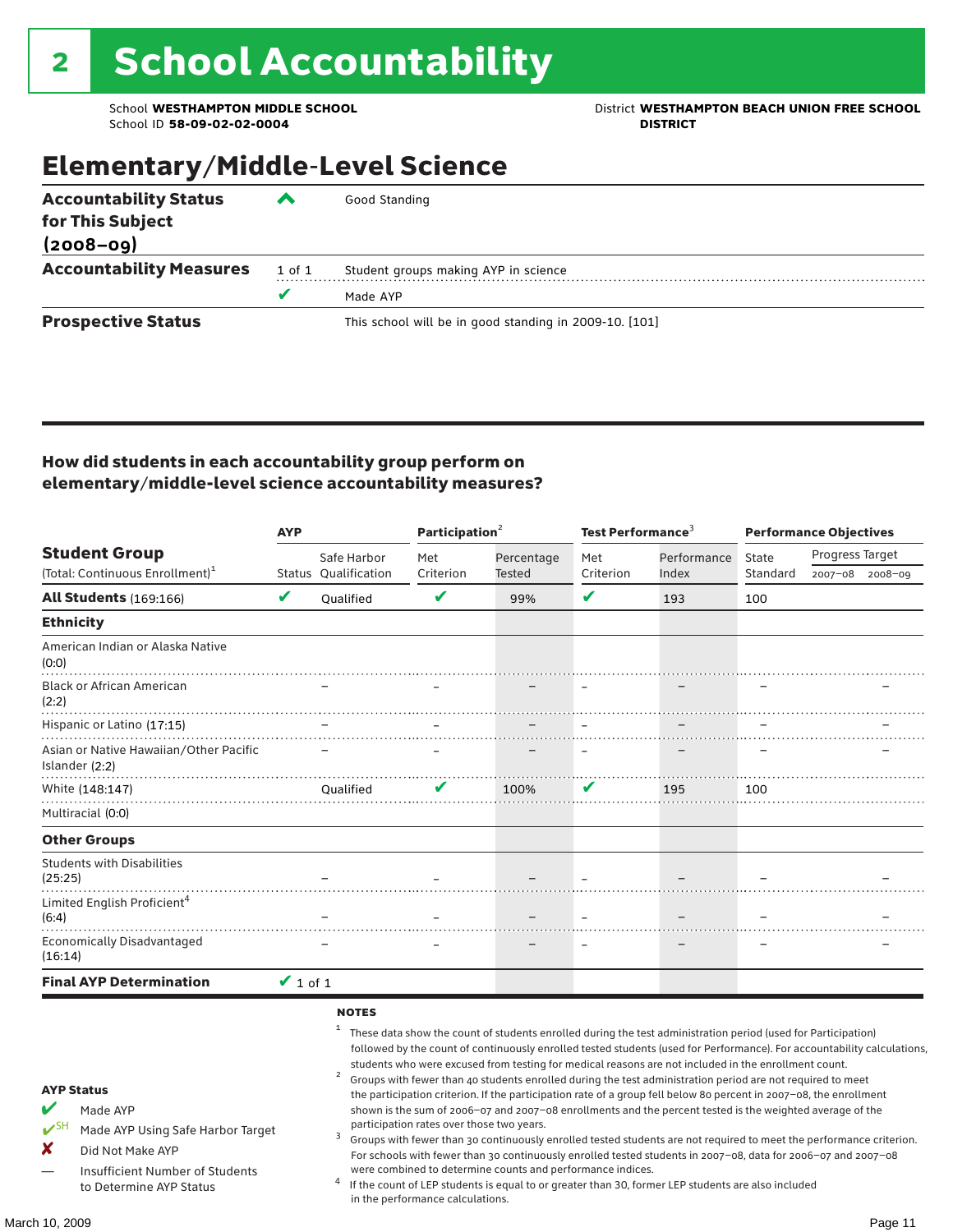### Summary of 2007–08 School Performance

Performance on the State assessments in English language arts, mathematics, and science at the elementary and middle levels is reported in terms of mean scores and the percentage of tested students scoring at or above Level 2, Level 3, and Level 4. Performance on the State assessments in ELA and mathematics at the secondary level is reported in terms of the percentage of students in a cohort scoring at these levels.

|                              |     | Percentage of students that<br>scored at or above Level 3 |     | Total<br>Tested |     |  |
|------------------------------|-----|-----------------------------------------------------------|-----|-----------------|-----|--|
| <b>English Language Arts</b> | 0%  |                                                           | 50% | 100%            |     |  |
| Grade 6                      | 90% |                                                           |     |                 | 77  |  |
| Grade 7                      | 91% |                                                           |     |                 | 177 |  |
| Grade 8                      | 80% |                                                           |     |                 | 168 |  |
| <b>Mathematics</b>           |     |                                                           |     |                 |     |  |
| Grade 6                      | 94% |                                                           |     |                 | 78  |  |
| Grade 7                      | 94% |                                                           |     |                 | 180 |  |
| Grade 8                      | 90% |                                                           |     |                 | 170 |  |
| <b>Science</b>               |     |                                                           |     |                 |     |  |
| Grade 8                      | 90% |                                                           |     |                 | 117 |  |

School **WESTHAMPTON MIDDLE SCHOOL** District **WESTHAMPTON BEACH UNION FREE SCHOOL**

#### About the Performance Level Descriptors

#### Level 1: Not Meeting Learning Standards.

Student performance does not demonstrate an understanding of the content expected in the subject and grade level.

#### Level 2: Partially Meeting Learning Standards.

Student performance demonstrates a partial understanding of the content expected in the subject and grade level.

#### Level 3: Meeting Learning Standards.

Student performance demonstrates an understanding of the content expected in the subject and grade level.

#### Level 4: Meeting Learning Standards with Distinction.

Student performance demonstrates a thorough understanding of the content expected in the subject and grade level.

#### How are Need/Resource Capacity (N/RC) categories determined?

Districts are divided into high, average, and low need categories based on their ability to meet the special needs of their students with local resources. Districts in the high need category are subdivided into four categories based on enrollment size and, in some cases, number of students per square mile. More information about the categories can be found in the *Report to the Governor and the Legislature on the Educational Status of the State's Schools* at www.emsc.nysed.gov/irts.

#### What are Similar Schools?

In this section, this school's performance is compared with that of similar schools.

Within each N/RC category, the Department identifies Similar Schools: schools that serve similar students and have similar resources. Each school report card compares the school's performance with that of similar schools. The following factors are considered in grouping schools: a) the grade level served by the school and b) rates of student poverty and limited English proficiency. Student poverty levels are indicated by determining the percentage of children in each school who participate in the free-lunch program. By combining these factors, a measure of student need is created and used to place schools into relatively low (lowest quartile), relatively high (highest quartile), and typical (mid-range) groups.

#### This School's Similar Schools Group: **36**

All schools in this group are middle level schools in school districts with low student needs in relation to district resource capacity.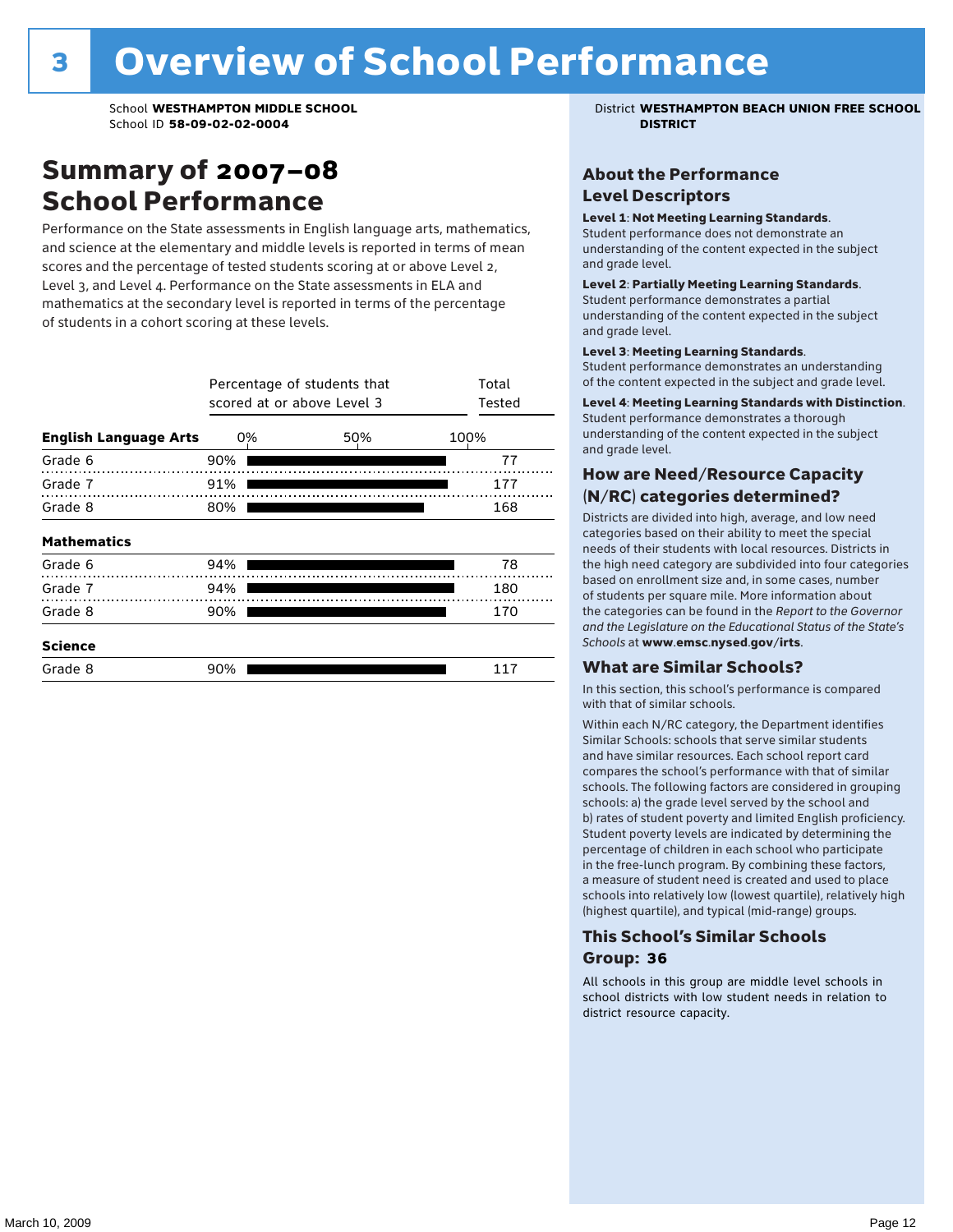School **WESTHAMPTON MIDDLE SCHOOL**<br>School ID 58-09-02-020404<br>District **District Politics** 

## **This School's Results in Grade 6 English Language Arts**

|                                           |        | <b>This School</b>  |                                 |                                                 |                     | <b>Similar Schools</b><br>Percentage scoring at level(s):  |         |  |  |  |
|-------------------------------------------|--------|---------------------|---------------------------------|-------------------------------------------------|---------------------|------------------------------------------------------------|---------|--|--|--|
|                                           |        |                     | Percentage scoring at level(s): |                                                 |                     |                                                            |         |  |  |  |
|                                           |        | $2 - 4$             | $3 - 4$                         | 4                                               | $2 - 4$             | $3 - 4$                                                    | 4       |  |  |  |
| 2008 Mean Score: 677                      | Range: | 598-785             | 650-785                         | 705-785                                         |                     |                                                            |         |  |  |  |
| 2007 Mean Score: 682                      | 100%   | 97% 100%            | 90% 90%                         |                                                 | 100% 99%            | 86% 82%                                                    |         |  |  |  |
| $\blacksquare$ 2007-08<br>2006-07         |        |                     |                                 | 18%<br>9%                                       |                     |                                                            | 13% 18% |  |  |  |
| Number of Tested Students:                |        | 68<br>75            | 69<br>61                        | $\overline{7}$<br>12                            |                     |                                                            |         |  |  |  |
|                                           |        | 2007-08 School Year |                                 |                                                 | 2006-07 School Year |                                                            |         |  |  |  |
| <b>Results by</b><br><b>Student Group</b> |        | Total<br>Tested     |                                 | Percentage scoring at level(s):<br>$3 - 4$<br>4 | Total<br>Tested     | Percentage scoring at level(s):<br>$2 - 4$<br>$3 - 4$<br>4 |         |  |  |  |
| All Charles and the                       |        |                     | $- - -$<br>$- - -$              |                                                 | $-$                 | $- - - - -$                                                | $- - -$ |  |  |  |

| All Students                                       | 77 | 97%  | 90%  | 9%  | 68 | 100% | 90%  | 18% |
|----------------------------------------------------|----|------|------|-----|----|------|------|-----|
| Female                                             | 32 | 100% | 100% | 13% | 33 | 100% | 91%  | 21% |
| Male                                               | 45 | 96%  | 82%  | 7%  | 35 | 100% | 89%  | 14% |
| American Indian or Alaska Native                   |    |      |      |     |    |      |      |     |
| Black or African American                          |    |      |      |     | 3  |      |      |     |
| Hispanic or Latino                                 |    |      |      |     | 4  |      |      |     |
| Asian or Native Hawaiian/Other<br>Pacific Islander | 2  |      |      |     | 1  |      |      |     |
| White                                              | 67 | 100% | 94%  | 10% | 60 | 100% | 92%  | 20% |
| Multiracial                                        |    |      |      |     |    |      |      |     |
| Small Group Totals                                 | 10 | 80%  | 60%  | 0%  | 8  | 100% | 75%  | 0%  |
| <b>General-Education Students</b>                  | 73 |      |      |     | 62 | 100% | 89%  | 19% |
| <b>Students with Disabilities</b>                  | 4  |      |      |     | 6  | 100% | 100% | 0%  |
| English Proficient                                 | 75 |      |      |     | 68 | 100% | 90%  | 18% |
| Limited English Proficient                         | 2  |      |      |     |    |      |      |     |
| Economically Disadvantaged                         | 12 | 83%  | 67%  | 0%  | 7  | 100% | 57%  | 0%  |
| Not Disadvantaged                                  | 65 | 100% | 94%  | 11% | 61 | 100% | 93%  | 20% |
| Migrant                                            |    |      |      |     |    |      |      |     |
| Not Migrant                                        | 77 | 97%  | 90%  | 9%  | 68 | 100% | 90%  | 18% |

**NOTES** 

The – symbol indicates that data for a group of students have been suppressed. If a group has fewer than five students,<br>data for that group and the next smallest group(s) are suppressed to protect the privacy of individual

| <b>Other</b><br><b>Assessments</b>                                                      |                 | 2007-08 School Year                    |         |     | 2006-07 School Year |                                        |         |     |
|-----------------------------------------------------------------------------------------|-----------------|----------------------------------------|---------|-----|---------------------|----------------------------------------|---------|-----|
|                                                                                         | Total<br>Tested | Number scoring at level(s):<br>$2 - 4$ | $3 - 4$ | 4   | Total<br>Tested     | Number scoring at level(s):<br>$2 - 4$ | $3 - 4$ |     |
| New York State Alternate Assessment<br>(NYSAA): Grade 6 Equivalent                      |                 |                                        |         |     |                     |                                        |         |     |
| New York State English as a Second<br>Language Achievement Test (NYSESLAT)t:<br>Grade 6 |                 | N/A                                    | N/A     | N/A | O                   | N/A                                    | N/A     | N/A |

† These counts represent recently arrived LEP students who used the NYSESLAT to fulfill the English language arts participation requirement.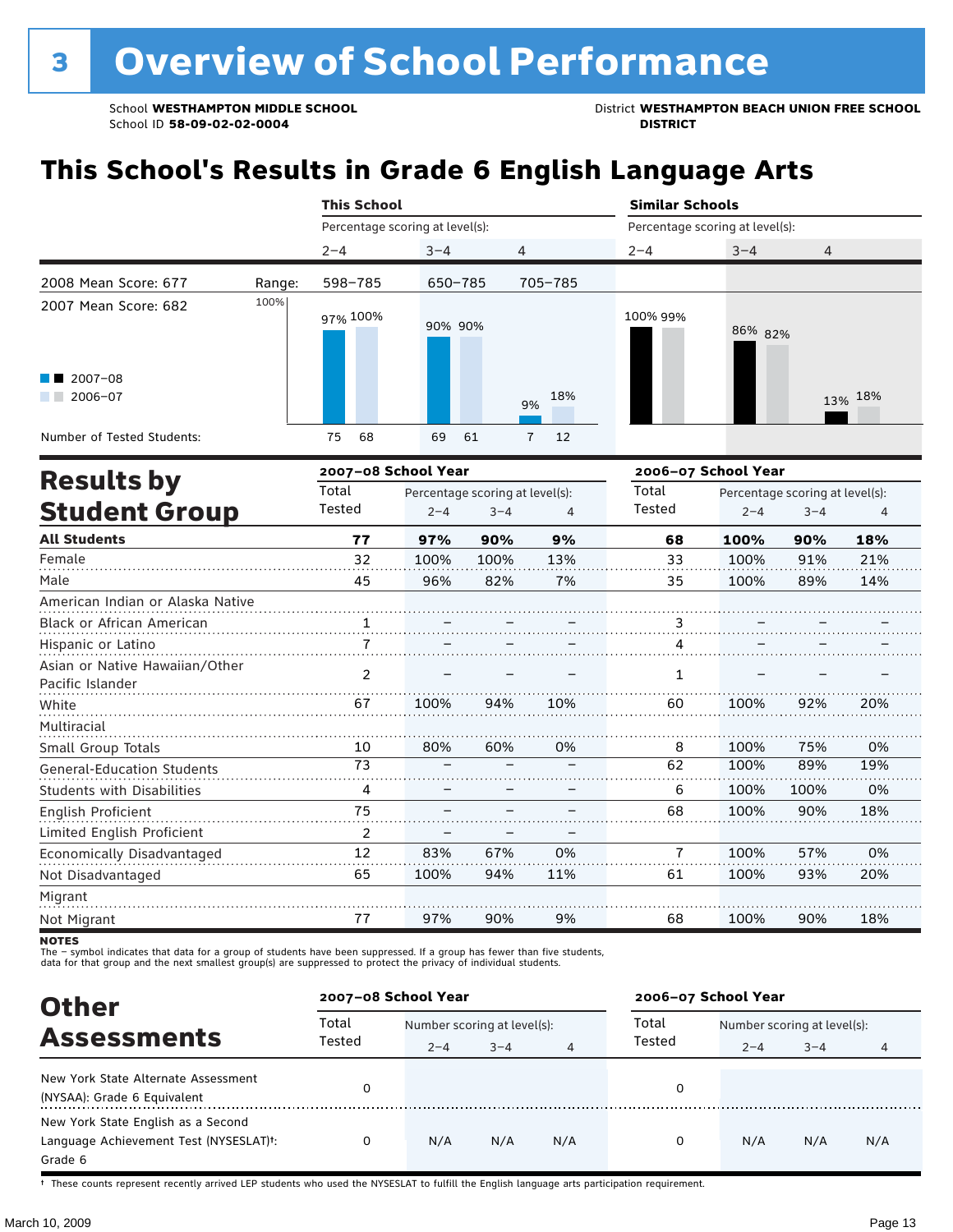School **WESTHAMPTON MIDDLE SCHOOL**<br>School ID 58-09-02-020404<br>District **District Politics** 

## **This School's Results in Grade 6 Mathematics**

|                                                           |        | <b>This School</b>              |          |            | <b>Similar Schools</b>          |            |            |  |  |
|-----------------------------------------------------------|--------|---------------------------------|----------|------------|---------------------------------|------------|------------|--|--|
|                                                           |        | Percentage scoring at level(s): |          |            | Percentage scoring at level(s): |            |            |  |  |
|                                                           |        | $2 - 4$                         | $3 - 4$  | 4          | $2 - 4$                         | $3 - 4$    | 4          |  |  |
| 2008 Mean Score: 696                                      | Range: | 616-780                         | 650-780  | 696-780    |                                 |            |            |  |  |
| 2007 Mean Score: 678<br>$\blacksquare$ 2007-08<br>2006-07 | 100%   | 99% 99%                         | 94% 87%  | 46%<br>25% | 98% 97%                         | 93%<br>86% | 41%<br>31% |  |  |
| Number of Tested Students:                                |        | 66<br>77                        | 73<br>58 | 36<br>17   |                                 |            |            |  |  |

|                                                    |                | 2007-08 School Year |                                 |     | 2006-07 School Year    |         |                                 |     |
|----------------------------------------------------|----------------|---------------------|---------------------------------|-----|------------------------|---------|---------------------------------|-----|
| <b>Results by</b>                                  | Total          |                     | Percentage scoring at level(s): |     | Total<br><b>Tested</b> |         | Percentage scoring at level(s): |     |
| <b>Student Group</b>                               | Tested         | $2 - 4$             | $3 - 4$                         | 4   |                        | $2 - 4$ | $3 - 4$                         | 4   |
| <b>All Students</b>                                | 78             | 99%                 | 94%                             | 46% | 67                     | 99%     | 87%                             | 25% |
| Female                                             | 33             | 100%                | 94%                             | 52% | 32                     | 100%    | 91%                             | 22% |
| Male                                               | 45             | 98%                 | 93%                             | 42% | 35                     | 97%     | 83%                             | 29% |
| American Indian or Alaska Native                   |                |                     |                                 |     |                        |         |                                 |     |
| Black or African American                          |                |                     |                                 |     | 3                      |         |                                 |     |
| Hispanic or Latino                                 |                |                     |                                 |     | 4                      |         |                                 |     |
| Asian or Native Hawaiian/Other<br>Pacific Islander | $\overline{2}$ |                     |                                 |     | 1                      |         |                                 |     |
| White                                              | 68             | 100%                | 96%                             | 49% | 59                     | 100%    | 88%                             | 25% |
| Multiracial                                        |                |                     |                                 |     |                        |         |                                 |     |
| Small Group Totals                                 | 10             | 90%                 | 80%                             | 30% | 8                      | 88%     | 75%                             | 25% |
| <b>General-Education Students</b>                  | 74             |                     |                                 |     | 61                     | 98%     | 90%                             | 28% |
| <b>Students with Disabilities</b>                  | 4              |                     |                                 |     | 6                      | 100%    | 50%                             | 0%  |
| English Proficient                                 | 76             |                     |                                 |     | 67                     | 99%     | 87%                             | 25% |
| Limited English Proficient                         | 2              |                     |                                 |     |                        |         |                                 |     |
| Economically Disadvantaged                         | 12             | 92%                 | 83%                             | 25% | 6                      | 83%     | 67%                             | 33% |
| Not Disadvantaged                                  | 66             | 100%                | 95%                             | 50% | 61                     | 100%    | 89%                             | 25% |
| Migrant                                            |                |                     |                                 |     |                        |         |                                 |     |
| Not Migrant                                        | 78             | 99%                 | 94%                             | 46% | 67                     | 99%     | 87%                             | 25% |

**NOTES** 

| <b>Other</b>                                                       | 2007-08 School Year |                             |         |  | 2006-07 School Year |                             |         |   |  |
|--------------------------------------------------------------------|---------------------|-----------------------------|---------|--|---------------------|-----------------------------|---------|---|--|
| <b>Assessments</b>                                                 | Total               | Number scoring at level(s): |         |  | Total               | Number scoring at level(s): |         |   |  |
|                                                                    | Tested              | $2 - 4$                     | $3 - 4$ |  | Tested              | $2 - 4$                     | $3 - 4$ | 4 |  |
| New York State Alternate Assessment<br>(NYSAA): Grade 6 Equivalent |                     |                             |         |  |                     |                             |         |   |  |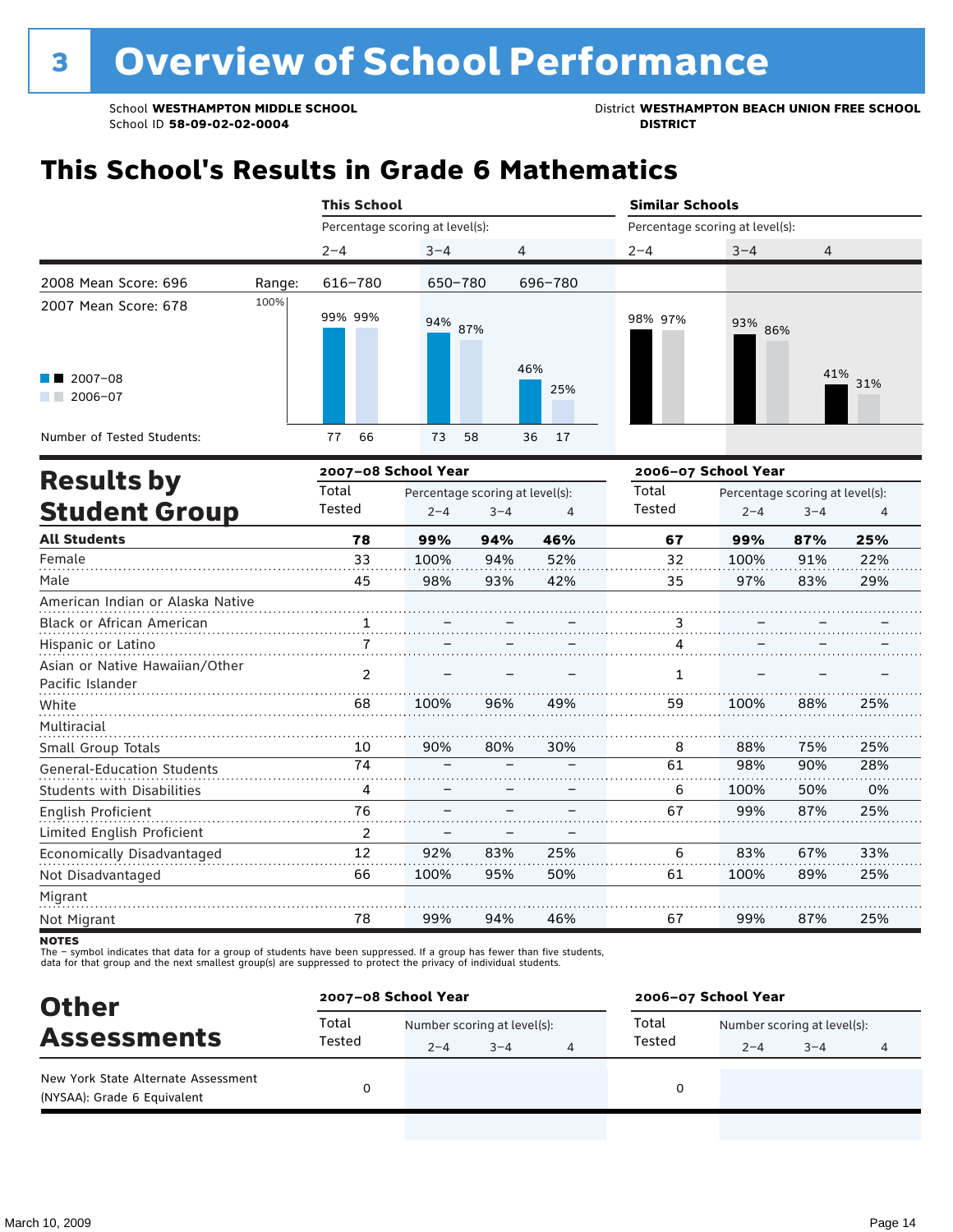School **WESTHAMPTON MIDDLE SCHOOL**<br>School ID 58-09-02-020404<br>District **District Politics** 

## **This School's Results in Grade 7 English Language Arts**

|                                  |        | <b>This School</b>              |                                 |         |           |                                 | <b>Similar Schools</b>          |         |        |  |  |  |
|----------------------------------|--------|---------------------------------|---------------------------------|---------|-----------|---------------------------------|---------------------------------|---------|--------|--|--|--|
|                                  |        | Percentage scoring at level(s): |                                 |         |           | Percentage scoring at level(s): |                                 |         |        |  |  |  |
|                                  |        | $2 - 4$                         | $3 - 4$                         | 4       |           | $2 - 4$                         | $3 - 4$                         | 4       |        |  |  |  |
| 2008 Mean Score: 676             | Range: | 600-790                         | 650-790                         |         | 712-790   |                                 |                                 |         |        |  |  |  |
| 2007 Mean Score: 673             | 100%   | 100% 99%                        | 91%                             | 78%     |           | 100% 98%                        | 86%<br>79%                      |         |        |  |  |  |
| $2007 - 08$<br>$2006 - 07$       |        |                                 |                                 |         | 12%<br>5% |                                 |                                 |         | 5% 11% |  |  |  |
| Number of Tested Students:       |        | 177 170                         | 161 134                         |         | 8<br>21   |                                 |                                 |         |        |  |  |  |
|                                  |        | 2007-08 School Year             |                                 |         |           | 2006-07 School Year             |                                 |         |        |  |  |  |
| <b>Results by</b>                |        | Total                           | Percentage scoring at level(s): |         |           | Total                           | Percentage scoring at level(s): |         |        |  |  |  |
| <b>Student Group</b>             |        | Tested                          | $2 - 4$                         | $3 - 4$ | 4         | Tested                          | $2 - 4$                         | $3 - 4$ | 4      |  |  |  |
| <b>All Students</b>              |        | 177                             | 100%                            | 91%     | 5%        | 172                             | 99%                             | 78%     | 12%    |  |  |  |
| Female                           |        | 82                              | 100%                            | 90%     | 1%        | 92                              | 99%                             | 84%     | 14%    |  |  |  |
| Male                             |        | 95                              | 100%                            | 92%     | 7%        | 80                              | 99%                             | 71%     | 10%    |  |  |  |
| American Indian or Alaska Native |        |                                 |                                 |         |           |                                 |                                 |         |        |  |  |  |
| <b>Black or African American</b> |        |                                 |                                 |         |           | 3                               |                                 |         |        |  |  |  |
|                                  |        |                                 |                                 |         |           |                                 |                                 |         |        |  |  |  |

| Black or African American                          |     |      |     |     |     |      |     |     |
|----------------------------------------------------|-----|------|-----|-----|-----|------|-----|-----|
| Hispanic or Latino                                 | 10  | 100% | 90% | 0%  | 15  | 93%  | 60% | 0%  |
| Asian or Native Hawaiian/Other<br>Pacific Islander | 4   |      |     |     | 2   |      |     |     |
| White                                              | 159 | 100% | 92% | 4%  | 152 | 99%  | 80% | 13% |
| Multiracial                                        |     |      |     |     |     |      |     |     |
| Small Group Totals                                 | 8   | 100% | 75% | 13% | 5   | 100% | 60% | 20% |
| <b>General-Education Students</b>                  | 152 | 100% | 96% | 5%  | 152 | 99%  | 80% | 14% |
| Students with Disabilities                         | 25  | 100% | 60% | 4%  | 20  | 95%  | 60% | 0%  |
| English Proficient                                 | 175 |      |     |     | 167 | 99%  | 80% | 13% |
| Limited English Proficient                         |     |      |     |     | 5   | 80%  | 0%  | 0%  |
| Economically Disadvantaged                         | 15  | 100% | 80% | 0%  | 21  | 95%  | 52% | 0%  |
| Not Disadvantaged                                  | 162 | 100% | 92% | 5%  | 151 | 99%  | 81% | 14% |
| Migrant                                            |     |      |     |     |     |      |     |     |
| Not Migrant                                        | 177 | 100% | 91% | 5%  | 172 | 99%  | 78% | 12% |

**NOTES** 

The – symbol indicates that data for a group of students have been suppressed. If a group has fewer than five students,<br>data for that group and the next smallest group(s) are suppressed to protect the privacy of individual

| <b>Other</b>                                                                                         | 2007-08 School Year |                                        |         |     | 2006-07 School Year |                                        |         |     |  |
|------------------------------------------------------------------------------------------------------|---------------------|----------------------------------------|---------|-----|---------------------|----------------------------------------|---------|-----|--|
| <b>Assessments</b>                                                                                   | Total<br>Tested     | Number scoring at level(s):<br>$2 - 4$ | $3 - 4$ |     | Total<br>Tested     | Number scoring at level(s):<br>$2 - 4$ | $3 - 4$ | 4   |  |
| New York State Alternate Assessment<br>(NYSAA): Grade 7 Equivalent                                   |                     |                                        |         |     | 0                   |                                        |         |     |  |
| New York State English as a Second<br>Language Achievement Test (NYSESLAT) <sup>+</sup> :<br>Grade 7 |                     | N/A                                    | N/A     | N/A | 2                   | N/A                                    | N/A     | N/A |  |

† These counts represent recently arrived LEP students who used the NYSESLAT to fulfill the English language arts participation requirement.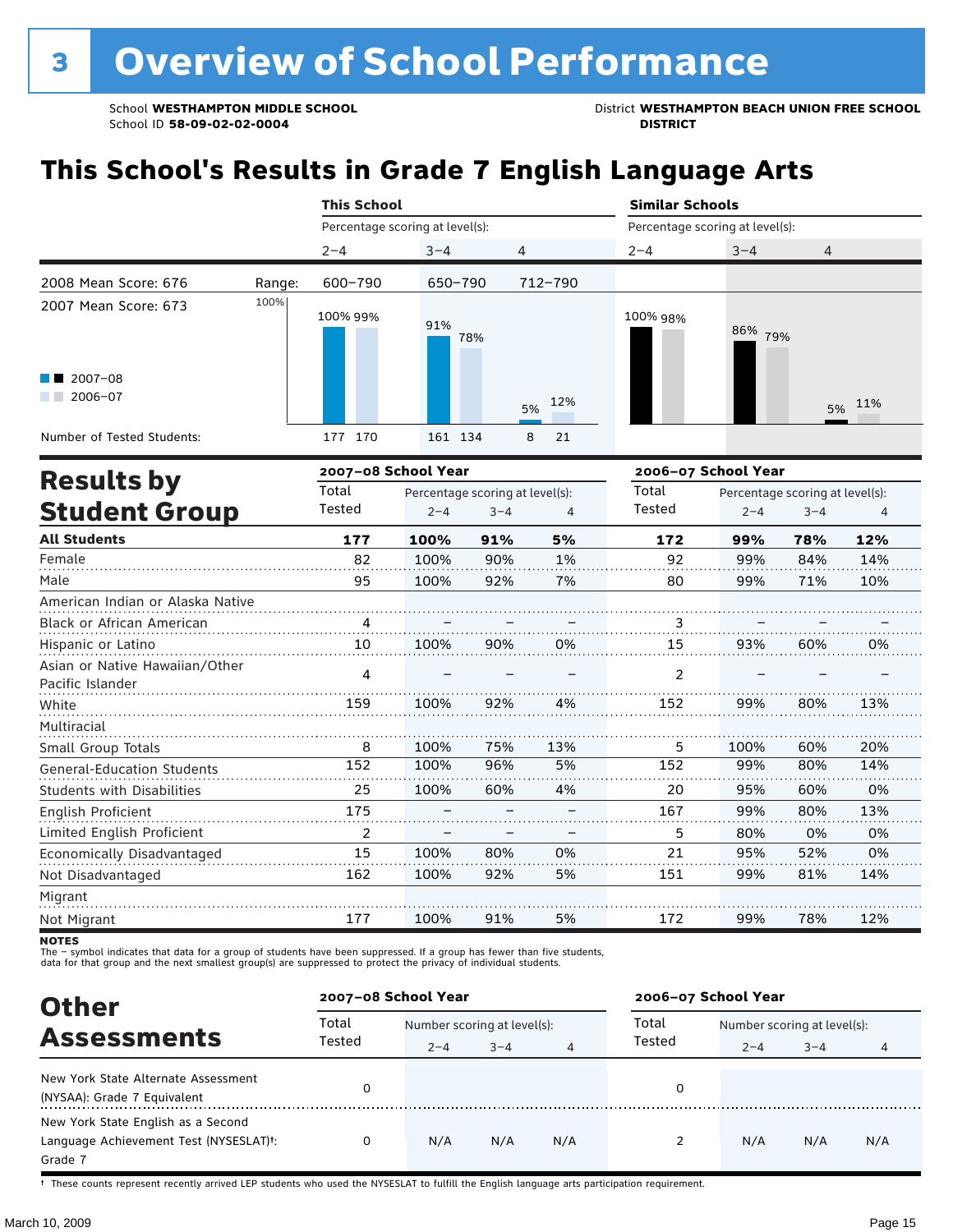School **WESTHAMPTON MIDDLE SCHOOL**<br>School ID 58-09-02-020404<br>District **District Politics** 

## **This School's Results in Grade 7 Mathematics**

|                                                    |        | <b>This School</b>              |                                 |         |                | <b>Similar Schools</b>          |         |                                 |     |
|----------------------------------------------------|--------|---------------------------------|---------------------------------|---------|----------------|---------------------------------|---------|---------------------------------|-----|
|                                                    |        | Percentage scoring at level(s): |                                 |         |                | Percentage scoring at level(s): |         |                                 |     |
|                                                    |        | $2 - 4$                         | $3 - 4$                         | 4       |                | $2 - 4$                         | $3 - 4$ | 4                               |     |
| 2008 Mean Score: 697                               | Range: | 611-800                         | 650-800                         |         | 693-800        |                                 |         |                                 |     |
| 2007 Mean Score: 680                               | 100%   | 99% 99%                         | 94% 88%                         |         | 55%            | 99% 98%                         | 93% 86% |                                 |     |
| 2007-08<br>$2006 - 07$                             |        |                                 |                                 |         | 33%            |                                 |         | 50%                             | 32% |
| Number of Tested Students:                         |        | 178 170                         | 170 151                         |         | 99<br>56       |                                 |         |                                 |     |
| <b>Results by</b>                                  |        | 2007-08 School Year             |                                 |         |                | 2006-07 School Year             |         |                                 |     |
|                                                    |        | Total                           | Percentage scoring at level(s): |         |                | Total                           |         | Percentage scoring at level(s): |     |
| <b>Student Group</b>                               |        | Tested                          | $2 - 4$                         | $3 - 4$ | $\overline{4}$ | Tested                          | $2 - 4$ | $3 - 4$                         | 4   |
| <b>All Students</b>                                |        | 180                             | 99%                             | 94%     | 55%            | 172                             | 99%     | 88%                             | 33% |
| Female                                             |        | 82                              | 99%                             | 95%     | 55%            | 92                              | 100%    | 91%                             | 39% |
| Male                                               |        | 98                              | 99%                             | 94%     | 55%            | 80                              | 98%     | 84%                             | 25% |
| American Indian or Alaska Native                   |        |                                 |                                 |         |                |                                 |         |                                 |     |
| Black or African American                          |        | $\frac{4}{\cdots}$              |                                 |         |                | 3                               |         |                                 |     |
| Hispanic or Latino                                 |        | 12                              | 92%                             | 83%     | 25%            | 16                              | 94%     | 56%                             | 6%  |
| Asian or Native Hawaiian/Other<br>Pacific Islander |        | 5                               |                                 |         |                | $\mathcal{P}$                   |         |                                 |     |
| White                                              |        | 159                             | 99%                             | 96%     | 57%            | 151                             | 99%     | 91%                             | 36% |
| Multiracial                                        |        |                                 |                                 |         |                |                                 |         |                                 |     |
| Small Group Totals                                 |        | 9                               | 100%                            | 89%     | 56%            | 5                               | 100%    | 80%                             | 20% |
| <b>General-Education Students</b>                  |        | 155                             | 99%                             | 98%     | 63%<br>.       | 153                             | 99%     | 89%                             | 36% |
| <b>Students with Disabilities</b>                  |        | 25                              | 96%                             | 72%     | 8%             | 19                              | 95%     | 79%                             | 5%  |
| English Proficient                                 |        | 176                             |                                 |         |                | 165                             | 99%     | 90%                             | 34% |
| Limited English Proficient                         |        | 4                               |                                 |         |                | 7                               | 86%     | 43%                             | 0%  |
| Economically Disadvantaged                         |        | 16                              | 94%                             | 81%     | 38%            | 21                              | 100%    | 67%                             | 0%  |
| Not Disadvantaged                                  |        | 164                             | 99%                             | 96%     | 57%            | 151                             | 99%     | 91%                             | 37% |
| Migrant                                            |        |                                 |                                 |         |                |                                 |         |                                 |     |
| Not Miarant                                        |        | 180                             | 99%                             | 94%     | 55%            | 172                             | 99%     | 88%                             | 33% |

**NOTES** 

| <b>Other</b>                                                       | 2007-08 School Year |                             |         |  | 2006-07 School Year |                             |         |  |  |
|--------------------------------------------------------------------|---------------------|-----------------------------|---------|--|---------------------|-----------------------------|---------|--|--|
| <b>Assessments</b>                                                 | Total<br>Tested     | Number scoring at level(s): |         |  | Total<br>Tested     | Number scoring at level(s): |         |  |  |
|                                                                    |                     | $2 - 4$                     | $3 - 4$ |  |                     | $2 - 4$                     | $3 - 4$ |  |  |
| New York State Alternate Assessment<br>(NYSAA): Grade 7 Equivalent |                     |                             |         |  |                     |                             |         |  |  |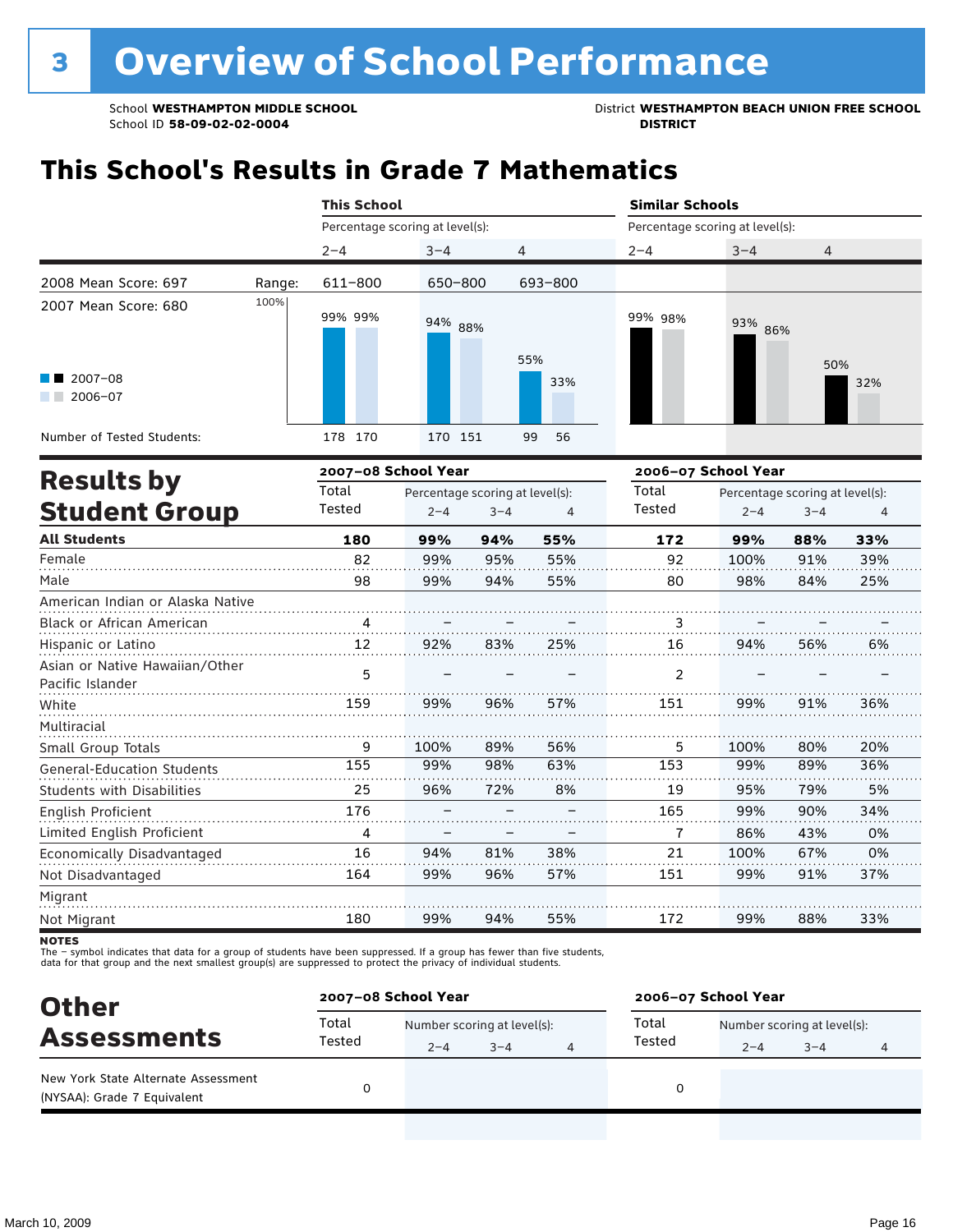School WESTHAMPTON MIDDLE SCHOOL **District WESTHAMPTON BEACH UNION FREE SCHOOL** 

## **This School's Results in Grade 8 English Language Arts**

|                                   |        | <b>This School</b>              |                                 |         |          | <b>Similar Schools</b>          |         |                                 |                |  |
|-----------------------------------|--------|---------------------------------|---------------------------------|---------|----------|---------------------------------|---------|---------------------------------|----------------|--|
|                                   |        | Percentage scoring at level(s): |                                 |         |          | Percentage scoring at level(s): |         |                                 |                |  |
|                                   |        | $2 - 4$                         | $3 - 4$                         | 4       |          | $2 - 4$                         | $3 - 4$ | 4                               |                |  |
| 2008 Mean Score: 678              | Range: | $602 - 790$                     | 650-790                         |         | 715-790  |                                 |         |                                 |                |  |
| 2007 Mean Score: 671              | 100%   |                                 |                                 |         |          |                                 |         |                                 |                |  |
|                                   |        | 97% 98%                         |                                 |         |          | 99% 99%                         |         |                                 |                |  |
|                                   |        |                                 | 80% 77%                         |         |          |                                 | 79% 80% |                                 |                |  |
| $12007 - 08$                      |        |                                 |                                 |         |          |                                 |         |                                 |                |  |
| $\blacksquare$ 2006-07            |        |                                 |                                 |         | 15%      |                                 |         |                                 |                |  |
|                                   |        |                                 |                                 |         | 9%       |                                 |         |                                 | 13% 12%        |  |
| Number of Tested Students:        |        | 163 193                         | 135 150                         |         | 17<br>26 |                                 |         |                                 |                |  |
| <b>Results by</b>                 |        | 2007-08 School Year             |                                 |         |          | 2006-07 School Year             |         |                                 |                |  |
|                                   |        | Total                           | Percentage scoring at level(s): |         |          | Total                           |         | Percentage scoring at level(s): |                |  |
| <b>Student Group</b>              |        | Tested                          | $2 - 4$                         | $3 - 4$ | 4        | Tested                          | $2 - 4$ | $3 - 4$                         | $\overline{4}$ |  |
| <b>All Students</b>               |        | 168                             | 97%                             | 80%     | 15%      | 196                             | 98%     | 77%                             | 9%             |  |
| Female                            |        | 89                              | 98%                             | 91%     | 21%      | 93                              | 98%     | 88%                             | 9%             |  |
| Male                              |        | 79                              | 96%                             | 68%     | 9%       | 103                             | 99%     | 66%                             | 9%             |  |
| American Indian or Alaska Native  |        |                                 |                                 |         |          |                                 |         |                                 |                |  |
| Black or African American         |        | 2                               |                                 |         |          |                                 |         |                                 |                |  |
| Hispanic or Latino                |        | 16                              |                                 |         |          | 18                              | 94%     | 56%                             | 0%             |  |
| Asian or Native Hawaiian/Other    |        | $\overline{2}$                  |                                 |         |          | $\overline{2}$                  |         |                                 |                |  |
| Pacific Islander                  |        |                                 |                                 |         |          |                                 |         |                                 |                |  |
| White                             |        | 148                             | 99%                             | 85%     | 17%      | 169                             | 99%     | 79%                             | 9%             |  |
| Multiracial                       |        |                                 |                                 |         |          |                                 |         |                                 |                |  |
| Small Group Totals                |        | 20                              | 85%                             | 45%     | 5%       | 9                               | 100%    | 78%                             | 11%            |  |
| <b>General-Education Students</b> |        | 143                             | 99%                             | 86%     | 18%      | 167                             | 99%     | 84%                             | 10%            |  |
| <b>Students with Disabilities</b> |        | 25                              | 88%                             | 48%     | 0%       | 29                              | 97%     | 31%                             | 0%             |  |
| English Proficient                |        | 163                             | 99%                             | 83%     | 16%      | 191                             | 99%     | 79%                             | 9%             |  |
| Limited English Proficient        |        | 5                               | 40%                             | 0%      | 0%       | 5                               | 60%     | 0%                              | 0%             |  |
| Economically Disadvantaged        |        | 15                              | 87%                             | 40%     | 0%       | 12                              | 100%    | 58%                             | 0%             |  |
| Not Disadvantaged                 |        | 153                             | 98%                             | 84%     | 17%      | 184                             | 98%     | 78%                             | 9%             |  |

**NOTES** 

Migrant Not Migrant

The – symbol indicates that data for a group of students have been suppressed. If a group has fewer than five students,<br>data for that group and the next smallest group(s) are suppressed to protect the privacy of individual

168

| <b>Other</b>                                                                                         | 2007-08 School Year |                             |         |     | 2006-07 School Year |                             |         |     |  |
|------------------------------------------------------------------------------------------------------|---------------------|-----------------------------|---------|-----|---------------------|-----------------------------|---------|-----|--|
|                                                                                                      | Total               | Number scoring at level(s): |         |     | Total               | Number scoring at level(s): |         |     |  |
| <b>Assessments</b>                                                                                   | Tested              | $2 - 4$                     | $3 - 4$ | 4   | Tested              | $2 - 4$                     | $3 - 4$ | 4   |  |
| New York State Alternate Assessment<br>(NYSAA): Grade 8 Equivalent                                   |                     |                             |         |     | 0                   |                             |         |     |  |
| New York State English as a Second<br>Language Achievement Test (NYSESLAT) <sup>+</sup> :<br>Grade 8 |                     | N/A                         | N/A     | N/A |                     | N/A                         | N/A     | N/A |  |

80%

15%

196

98%

77%

9%

97%

† These counts represent recently arrived LEP students who used the NYSESLAT to fulfill the English language arts participation requirement.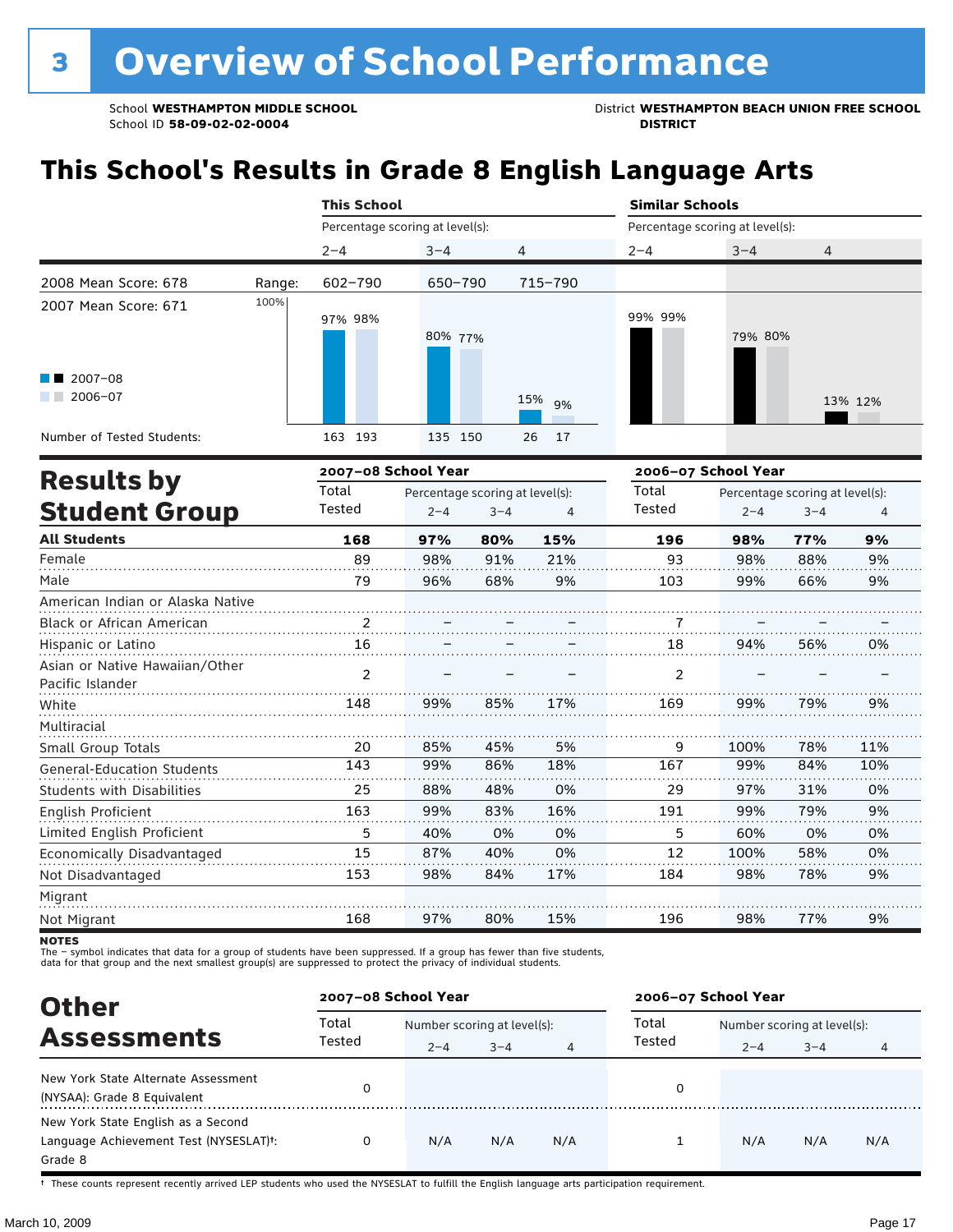School **WESTHAMPTON MIDDLE SCHOOL**<br>School ID 58-09-02-020404<br>District **District Politics** 

## **This School's Results in Grade 8 Mathematics**

|                                                               |        | <b>This School</b>              |                                 |         |            |                                 | <b>Similar Schools</b> |                                 |         |  |  |  |
|---------------------------------------------------------------|--------|---------------------------------|---------------------------------|---------|------------|---------------------------------|------------------------|---------------------------------|---------|--|--|--|
|                                                               |        | Percentage scoring at level(s): |                                 |         |            | Percentage scoring at level(s): |                        |                                 |         |  |  |  |
|                                                               |        | $2 - 4$                         | $3 - 4$                         | 4       |            | $2 - 4$                         | $3 - 4$                | 4                               |         |  |  |  |
| 2008 Mean Score: 681                                          | Range: | 616-775                         | 650-775                         |         | 701-775    |                                 |                        |                                 |         |  |  |  |
| 2007 Mean Score: 669<br>$\blacksquare$ 2007-08<br>$2006 - 07$ | 100%   | 99% 97%                         | 90%<br>78%                      |         | 24%<br>11% | 98% 97%                         | 89% 82%                |                                 | 30% 23% |  |  |  |
| Number of Tested Students:                                    |        | 168 193                         | 153 154                         | 40      | 21         |                                 |                        |                                 |         |  |  |  |
|                                                               |        | 2007-08 School Year             |                                 |         |            | 2006-07 School Year             |                        |                                 |         |  |  |  |
| <b>Results by</b>                                             |        | Total                           | Percentage scoring at level(s): |         |            | Total                           |                        | Percentage scoring at level(s): |         |  |  |  |
| <b>Student Group</b>                                          |        | Tested                          | $2 - 4$                         | $3 - 4$ | 4          | Tested                          | $2 - 4$                | $3 - 4$                         | 4       |  |  |  |
| <b>All Students</b>                                           |        | 170                             | 99%                             | 90%     | 24%        | 198                             | 97%                    | 78%                             | 11%     |  |  |  |
| Female                                                        |        | 90                              | 98%                             | 93%     | 30%        | 95                              | 99%                    | 82%                             | 8%      |  |  |  |

| Male                              | 80             | 100% | 86% | 16% | 103            | 96%  | 74% | 13% |
|-----------------------------------|----------------|------|-----|-----|----------------|------|-----|-----|
| American Indian or Alaska Native  |                |      |     |     |                |      |     |     |
| <b>Black or African American</b>  | 2              |      |     |     |                |      |     |     |
| Hispanic or Latino                | 17             |      |     |     | 19             | 95%  | 58% | 5%  |
| Asian or Native Hawaiian/Other    | $\mathfrak{p}$ |      |     |     | $\mathfrak{p}$ |      |     |     |
| Pacific Islander                  |                |      |     |     |                |      |     |     |
| White                             | 149            | 100% | 93% | 26% | 170            | 98%  | 81% | 11% |
| Multiracial                       |                |      |     |     |                |      |     |     |
| Small Group Totals                | 21             | 90%  | 71% | 10% | 9              | 100% | 67% | 11% |
| <b>General-Education Students</b> | 145            | 99%  | 94% | 28% | 170            | 99%  | 85% | 12% |
| <b>Students with Disabilities</b> | 25             | 96%  | 64% | 0%  | 28             | 89%  | 36% | 4%  |
| <b>English Proficient</b>         | 164            | 100% | 92% | 24% | 192            | 98%  | 79% | 11% |
| Limited English Proficient        | 6              | 67%  | 33% | 0%  | 6              | 83%  | 50% | 0%  |
| Economically Disadvantaged        | 16             | 88%  | 75% | 0%  | 13             | 92%  | 54% | 0%  |
| Not Disadvantaged                 | 154            | 100% | 92% | 26% | 185            | 98%  | 79% | 11% |
| Migrant                           |                |      |     |     |                |      |     |     |
| Not Migrant                       | 170            | 99%  | 90% | 24% | 198            | 97%  | 78% | 11% |

**NOTES** 

| <b>Other</b>                                                       | 2007-08 School Year |                             |         |  | 2006-07 School Year |                             |         |   |  |
|--------------------------------------------------------------------|---------------------|-----------------------------|---------|--|---------------------|-----------------------------|---------|---|--|
|                                                                    | Total               | Number scoring at level(s): |         |  | Total               | Number scoring at level(s): |         |   |  |
| <b>Assessments</b>                                                 | Tested              | $2 - 4$                     | $3 - 4$ |  | Tested              | $2 - 4$                     | $3 - 4$ | 4 |  |
| New York State Alternate Assessment<br>(NYSAA): Grade 8 Equivalent |                     |                             |         |  |                     |                             |         |   |  |